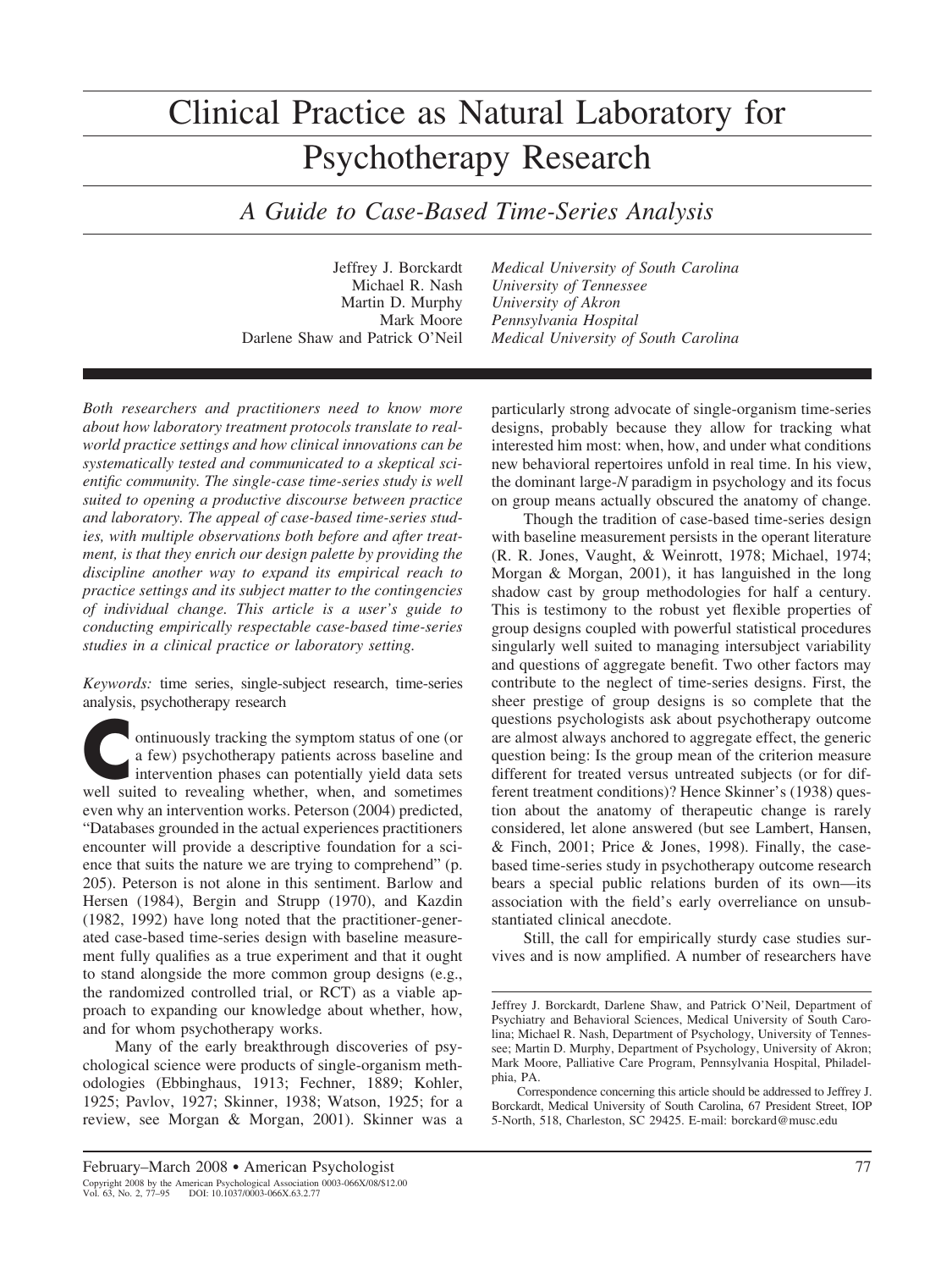

#### **Jeffrey J. Borckardt**

expressed an interest in whether and how laboratory-validated interventions translate to practice settings (Jacobson & Christensen, 1996; Westen & Bradley, 2005; Westen, Novotny, & Thompson-Brenner, 2004). The American Psychological Association's (APA's) Division 12 Task Force on Promotion and Dissemination of Psychological Procedures has explicitly recognized time-series designs as important methodological approaches that can fairly test treatment efficacy and/or effectiveness (Chambless & Ollendick, 2001). The APA Task Force on Evidence-Based Practice (2005) has endorsed systematic single-case studies as contributing to effective psychological practice. Westen and Bradley (2005) suggested that psychotherapy researchers "would do well to use clinical practice as a natural laboratory for identifying promising treatment approaches" (p. 267). The field seems to be recognizing that assaying aggregate effect is not the only empirical window researchers have on the nature of therapeutic change and that systematic observation of one or a few patients can be scientifically sound and instructive.

Unfortunately, there has been no upsurge of empirically grounded time-series case studies; many practitioners still despair over the relevance of psychotherapy research to practice; no therapy has been designated as efficacious on the weight of time-series data, as prescribed by APA task forces; and arguments about efficacy and effectiveness are framed almost exclusively in terms of group designs (Jacobson & Christensen, 1996; Kotkin, Daviet, & Gurin, 1996; Morrison, Bradley, & Westen, 2003; Nathan, Stuart, & Dolan, 2000; VandenBos, 1996; Westen & Morrison, 2001). Hence, despite clarion calls for its resurrection, the time-series design in psychotherapy outcome research lies dormant. Why?

We agree with Peterson's (2004) analysis that the enthronement of nomothetic group designs has "pushed

every other approach downward, leaving case study despised or outcast entirely at the bottom." (p. 205). However, we do not believe the neglect of case-based research is *entirely* a matter of a recalcitrant science unwilling to entertain the notion of a carefully conducted case study. Part of the problem resides with practitioners. Even with sincere and immediate interest in what works for their patients, practitioners are sometimes intimidated by (or dismissive of) research and often unfamiliar with the casebased time-series options. This is unfortunate. Though for the typical practitioner a controlled large-group study is impractical, with some initiative and imagination the same practitioner can carry out one or more perfectly viable time-series studies.

Their appealing attributes aside, no time-series study or aggregation of time-series studies can provide the sharpedged causal clarity of well-conducted RCTs for outcome evaluation. Nothing in this article alters the reality that group experimental designs (e.g., RCTs) are rightly the mainstay of our clinical science. Large-*N* experimental studies are unambiguously the designs of choice when psychologists ask questions regarding aggregate effect, especially when social policy matters are in the mix.

Neither does the time-series design with baseline measures define the only approach to evidence-based case study. The statistically derived and robust notion of "reliable and clinically significant change" (Jacobson, Roberts, Berns, & McGlinchey, 1999; Jacobson & Truax, 1991) has been influential in case studies where only one pre- and one postmeasure are available. Lambert and others have championed a patient-focused, bottom-up approach to outcome assessment, with emphasis on frequent assessment during therapy, statistically derived benchmarks for progress, and close examination of aggregate growth curves and dose



**Michael R. Nash**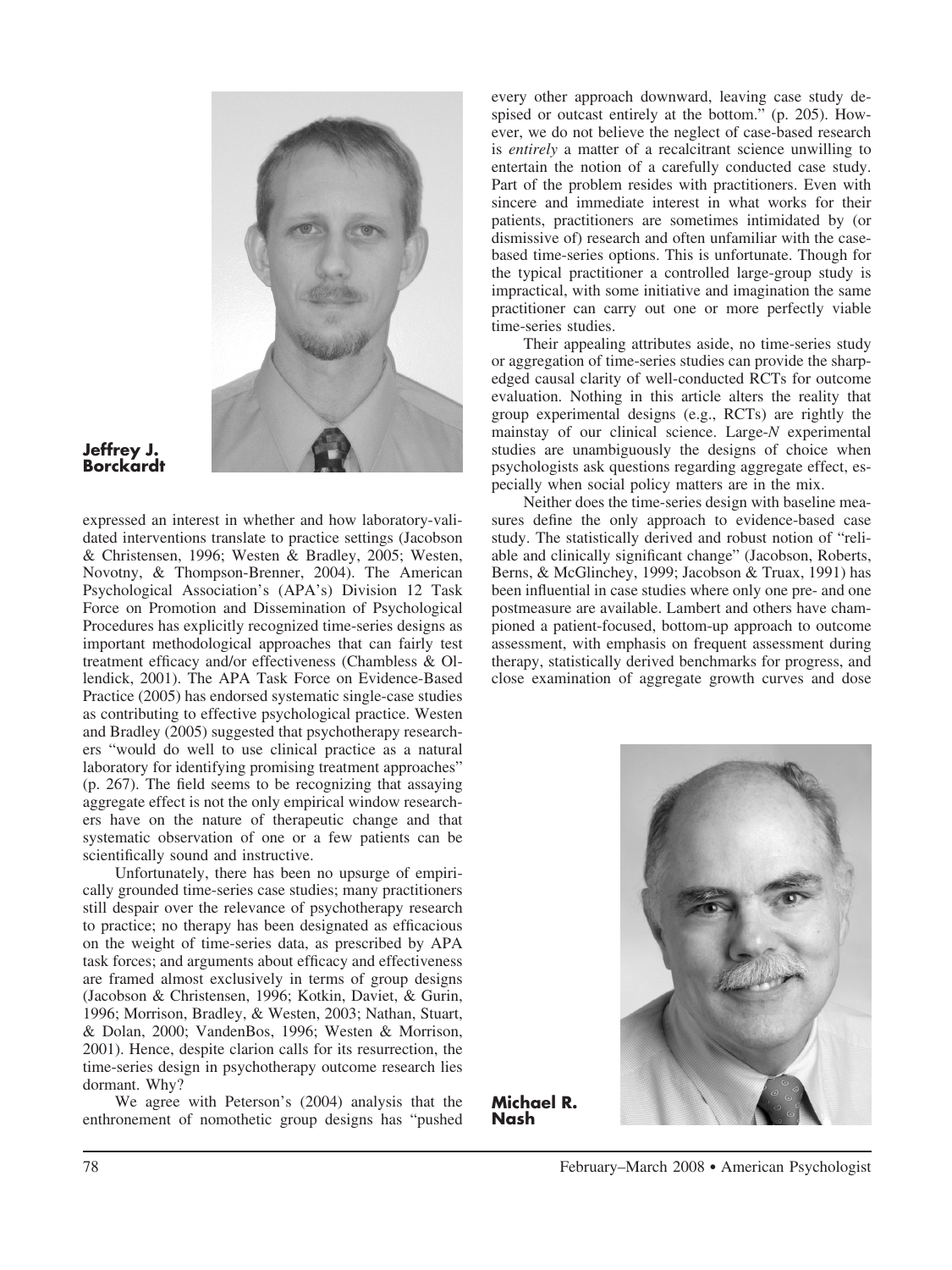

**Martin D. Murphy**

effects (Barkham, Gilbert, Connell, Marshall, & Twigg, 2005; Evans, Margison, & Barkham, 1998; Haynes & O'Brien, 2000; Lambert, 2005; Lambert et al., 2001, 2002). In addition, E. E. Jones and his colleagues (E. E. Jones, Ghannam, Nigg, & Dyer, 1993; Price & Jones, 1998) have proposed an elegant paradigm for case studies in psychotherapy process research using a Q-set methodology. The fundamental appeal of case-based time-series studies as we describe them here, with multiple observations both before and after treatment, is that they enrich our design palette, providing the discipline another way to expand its empirical reach to practice settings and its subject matter to the contingencies of individual change.

This article is a user's guide to conducting case-based time-series studies in a practice setting. First, we offer a sampler of clinical research questions that can be addressed by case-based studies. Second, we construct a hypothetical case that illustrates the structure of a timeseries project now being conducted in a university-based outpatient psychotherapy clinic. This case also familiarizes the reader with the data array of a time-series study. Third, we present two actual case studies, each carried out in a different outpatient setting. Fourth, we move to the logistics of how a time-series study is efficiently conducted in an applied setting. Finally, we provide a step-by-step description of simulation modeling analysis (SMA) for time-series data and how the practitioner can use freely available software to analyze his or her realworld clinical practice data (i.e., relatively short streams of time-series data). The use of SMA requires minimal statistical sophistication, and an Appendix is provided for further reference.

# **The Domain of Clinical Research Questions Addressed by Case-Based Time-Series Studies**

A survey of the many varieties of time-series designs is beyond the scope of this article. There are a number of comprehensive descriptions of these powerful methodological tools (e.g., Barlow & Hersen, 1984, and Kazdin, 1982). We focus primarily on the simple A–B (pre–post) design because it is the most fundamental unit of inferential analysis across time-series designs and hence relevant to all of them. Further, the logistics of an outpatient setting are such that an A–B design (with follow-up when possible) is a good place for a seriously curious practitioner to begin.

Broadly speaking, time-series designs in psychotherapy can address two types of questions: questions of improvement (Does the patient get better following onset of treatment?) and questions of process change (How does change unfold during treatment?). On both counts, the time-series design can be a vehicle for practice-generated knowledge to inform laboratory protocol and for laboratory-generated knowledge to inform clinical practice.

## **Questions of Improvement: Looking for an Effect of Phase**

Questions of improvement are essentially questions about whether onset of treatment is associated with improvement. Put another way, the generic time-series improvement question asks whether there is an effect of phase: Is there meaningful change in the patient's key symptoms from the pretreatment baseline condition (Phase A) to the treatment condition (Phase B)? If there is improvement, is it noteworthy? The critical comparison is between the level of symptom scores reported or observed during Phase A (i.e.,



**Mark Moore**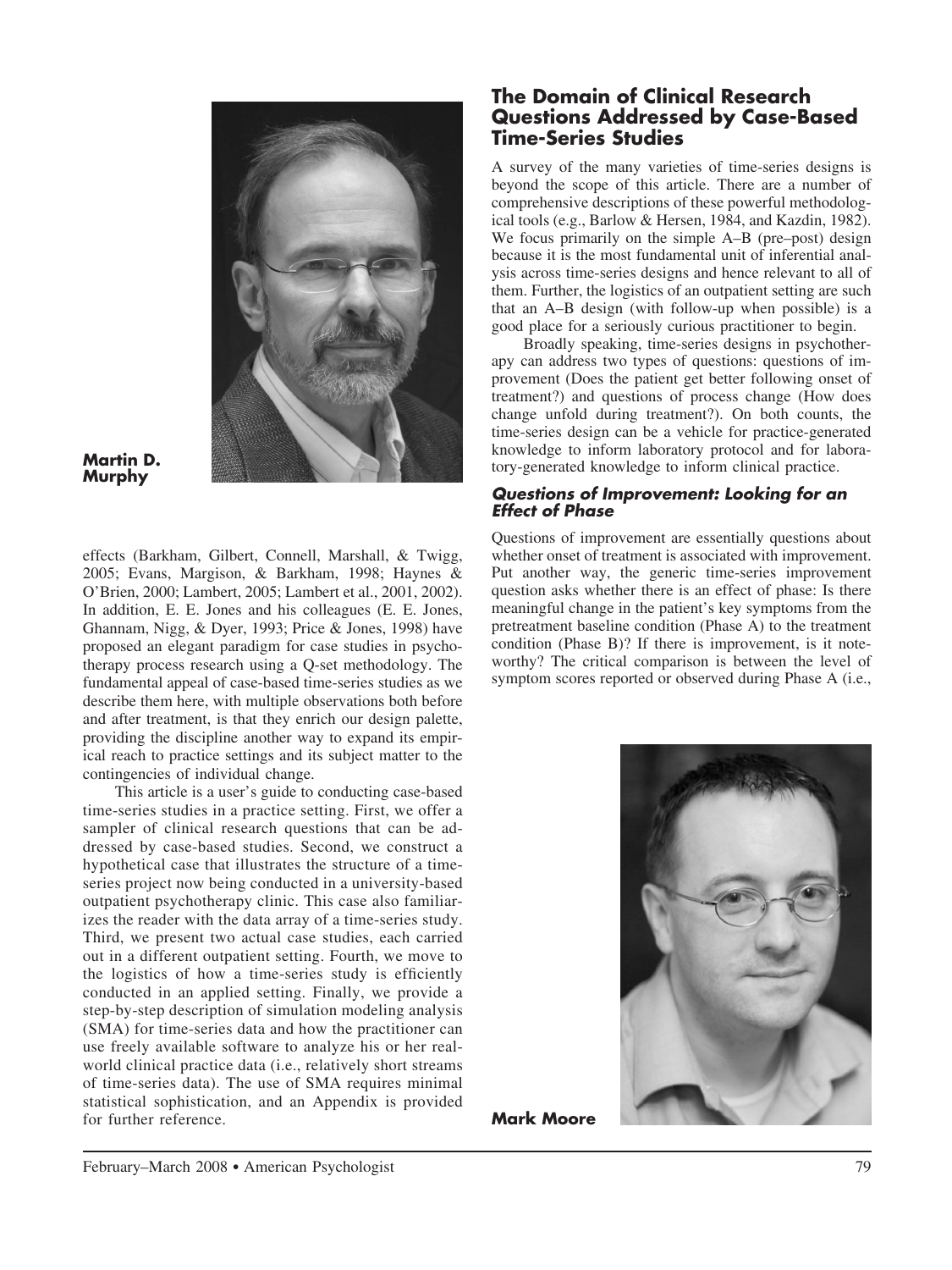

**Darlene Shaw**

before treatment onset) and the level of scores or observations during Phase B (after treatment onset). The size and direction of the difference on each outcome variable are then the grist for statistical analysis. Because the focus of a time-series improvement study is the comparison of symptom scores between two phases (typically pre- versus posttreatment), we refer to the analysis as a phase-effect analysis.

#### **How Time-Series Improvement Studies Help Bridge the Gap Between Practice and the Laboratory**

Laboratory research can be critically informed by carefully designed practitioner-conducted time-series improvement studies. For instance, practice-generated knowledge influences laboratory work when a practitioner reports a number of time-series cases testing whether an established empirically supported therapy (EST) for anxiety disorder might also benefit patients with impulse control disorder. By critically evaluating the practitioner's study, the laboratory researcher weighs whether the EST might have broader applications. This might then influence whether and how the laboratory researcher approaches future work on this technique. Similarly, when a practitioner conducts a timeseries improvement study testing a new innovative therapy for hypertension, the laboratory researcher can assess the evidence and decide whether the new technique is promising enough to merit a closer look. Perhaps an RCT is in order. In both examples, evidence is brought to the table by the practitioner in a form that is epistemologically sound and therefore accessible and useful to the laboratory researcher.

Of course, there is nothing to stop a laboratory researcher from conducting her own time-series benefit studies. In doing so, she brings laboratory-generated knowledge to bear directly on clinical practice. For instance, she might test whether her EST for anorexia nervosa alone might also be associated with reduced symptoms among a series of anorectic patients comorbid for borderline personality disorder. In doing so, she brings to the table evidence that is singularly well suited for practitioners who comprehend the ideographic nature of the time-series format and who indeed frequently encounter patients with comorbid conditions (Westen & Bradley, 2005). In addition, the laboratory researcher has empirical findings on which she can base decisions as to whether this approach to comorbidity merits further investigation.

## **Questions of Process Change: Looking for Patterns of Change During Treatment**

Questions of process change address how change unfolds over time and under what circumstances: the types of questions that interested Skinner (1938) the most. In contrast to improvement designs that require a comparison across two phases, process-change designs analyze change within one phase (usually the treatment phase). There are two types of process-change questions: univariate and multivariate. Univariate process change is addressed when one continuously tracks a single variable (e.g., symptom status) during treatment. One asks: Once in therapy, when does the patient begin to improve (latency)? At what pace does this improvement occur (slope)? These questions usually require only descriptive statistics.

Multivariate process change is addressed when one simultaneously tracks two or more processes during the course of treatment. One can then address mechanisms of change as well as sequencing. For instance, if during treatment one continuously tracks changes on a key symptom



**Patrick O'Neil**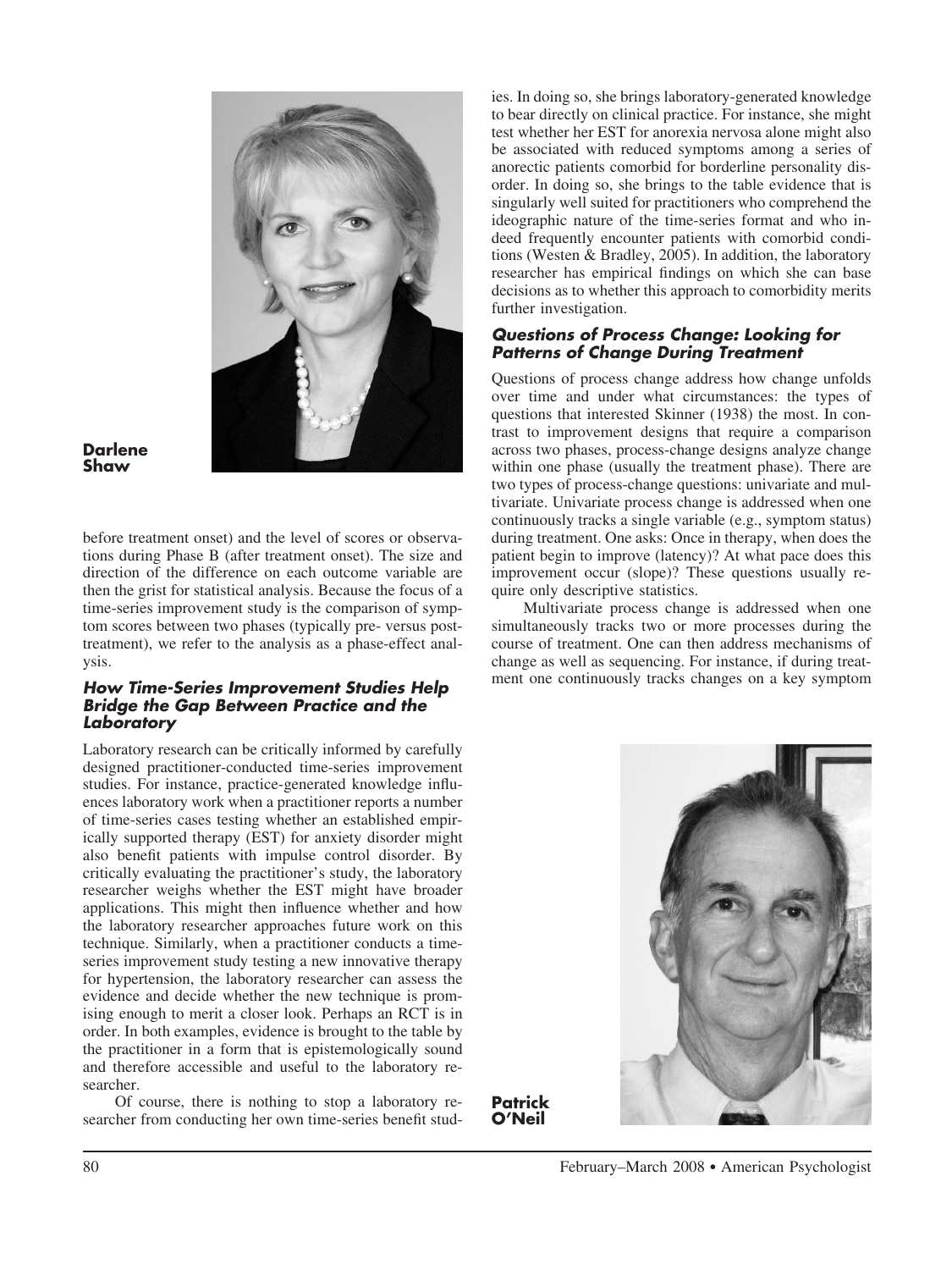(e.g., frequency of self-injurious behavior) against changes in the nature of the therapeutic interaction (e.g., status of rapport), one can ask: How is ongoing clinical improvement (a symptom variable) related to quality or frequency of ongoing events in-session (an intervention variable)? If symptom and intervention variables are related, in what order do they change? For example, are changes in rapport followed by symptom change in some systematic manner? Or does improvement (or decline) in symptom status precede change in rapport?

When one instead simultaneously tracks two key symptom variables, one can ask: Is there a sequence of improvement such that changes in Symptom A are followed by changes in Symptom B? If so, what is the lag? Whether tracking changes in symptom against changes in therapeutic interaction or symptom against symptom, the analysis is multivariate and must be sensitive to how multiple variables covary in real time. These analyses may likely involve cross-lagged correlations (discussed later).

#### **How Time-Series Process-Change Studies Help Bridge the Gap Between Practice and the Laboratory**

A practitioner might inform laboratory researchers about the change process when she conducts a number of timeseries studies that track pain ratings, quality of life, and key intervention parameters among phantom limb pain patients before, during, and after psychological intervention. Laboratory researchers can then evaluate this evidence to look beyond benefit to questions of how, when, and under what specific therapeutic conditions phantom limb pain resolves. The findings might guide the timing and sequence of future laboratory interventions and offer leads to how the technique can be rendered maximally effective in as brief a time as possible. Similarly, if a theory predicts that an in-session technique or process (e.g., rapport, congruent empathy, exposure to feared stimuli, reinforcement) is mutative and should be followed by improvement, a practitioner-conducted time-series study can bring evidence to bear on the issue by simultaneously tracking the frequency or quality of these in-session events against the patient's dayto-day symptom ratings. There ought to be a relationship between symptom change and the purported mutative intherapy event such that symptom change follows in-session events. Of course, similar studies conducted within a laboratory setting can inform clinicians about how change unfolds during the course of therapy, what aspects of the therapeutic environment are associated with benefit, and the extent of change to be expected.

# **A Real Practice-Based Time-Series Project Illustrated by an Imaginary Case**

Beginning in 2002, the University of Tennessee Psychological Clinic has carried out empirically grounded casebased time-series studies with adult psychotherapy patients. The logistics of the Practice–Research Integrative Project (PRIP) evolved to better fit the pragmatic contours of the clinic setting (Nash, 2005). As such, the PRIP is a natural point of departure for this guide to conducting time-series studies in an outpatient setting.

The PRIP's structure is primarily (though not exclusively) a benefit design with baseline and treatment phases (see Figure 1). Follow-up at six months posttreatment is now part of the routine. Hence, these studies begin as A–B

#### **Figure 1**

Hypothetical Results Demonstrating a Typical Data Stream Encountered in Time-Series Studies: A Five-Week Intervention for Pain

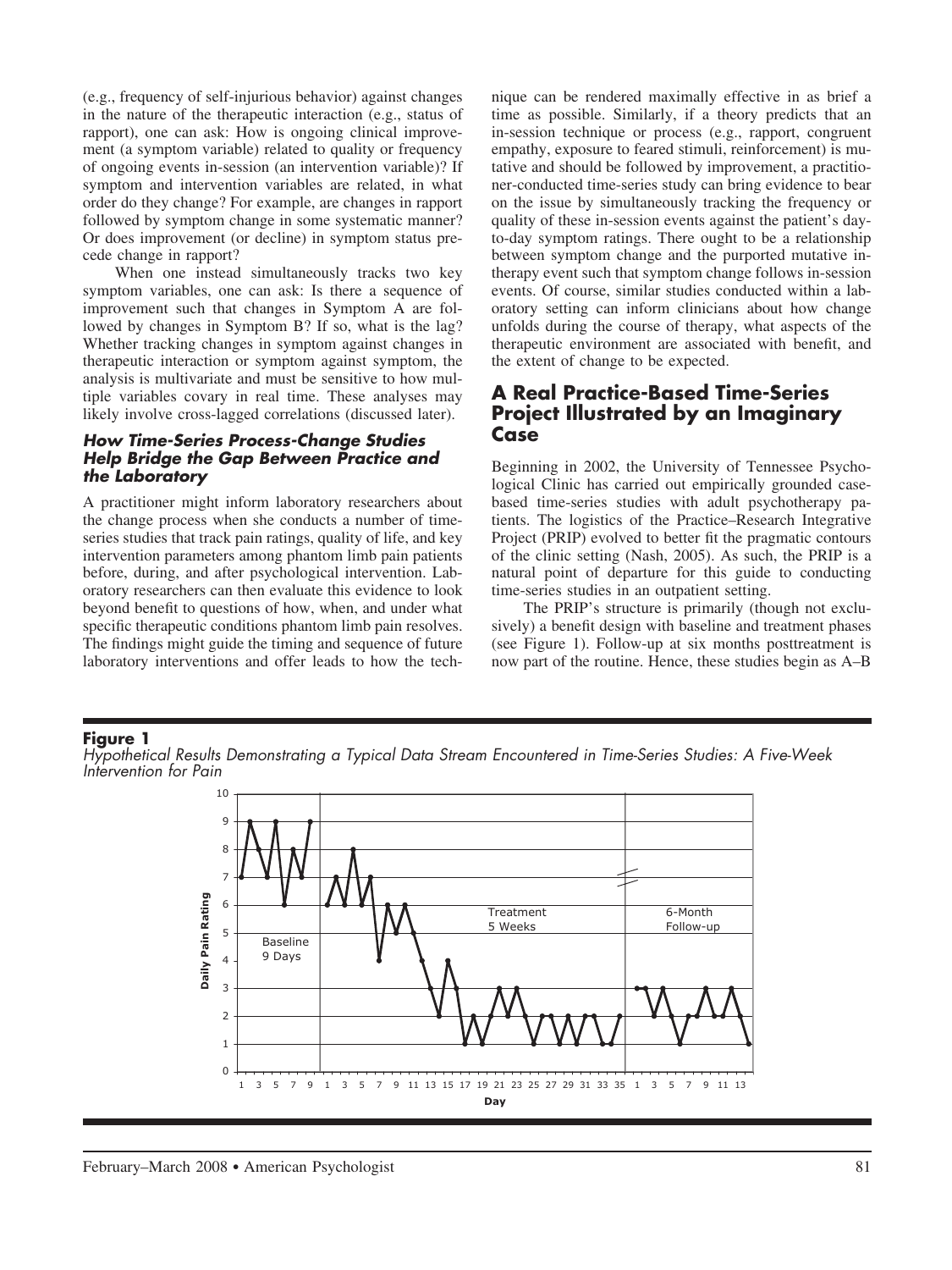designs with a generic protocol as follows: During a one- to two-week baseline phase and throughout the treatment phase, patients daily rate their symptom status on a general distress item (a Likert-type item ranging from 1 to 10) and two to three behavioral or self-report items well suited to the case formulation. The content of these latter items is crafted at intake by the therapist. Baseline observations for each patient typically number between 7 and 14. Treatment observations number at least 35. The total number of observations and the imbalance between baseline/treatment observations are typical of empirically grounded case studies in the literature (Center, Skiba, & Casey, 1985–1986; R. R. Jones et al., 1977). All patients complete the Outcome Questionnaire– 45 (OQ-45; Lambert et al., 1996) at intake and monthly during treatment. In addition to this generic time-series protocol, therapists can add extra daily and monthly measures consistent with the treatment plan and research agenda.

Our hypothetical case illustrates in pure form the types of data streams generated by the PRIP protocol (see Figure 1). We posit an imaginary 53-year-old chronic pain patient treated over five sessions using a cognitive– behavioral approach coupled with self-hypnosis. The three measures tracked over time are as follows: daily pain intensity rating (from 1, *no pain,* to 10, *worst pain imaginable*); mood rating (from 1, *never bothered by depression,* to 10, *unrelenting and severe depression*), and the patient's reported level of distress (from 1, *none,* to 10, *severe*). For the purposes of this example, we show the pain rating alone.

Preliminary visual inspection of the hypothetical daily pain ratings (see Figure 1) might suggest improvement from baseline to treatment (baseline mean  $= 7.78$ ; treatment mean  $= 3.29$ ). Then again, even when seasoned judges use visual inspection of single-case data streams, they are prone to overestimate the effect of treatment (DeProspero & Cohen, 1979; Furlong & Wampold, 1982; R. R. Jones, Weinrott, & Vaught, 1978; Ottenbacher, 1993). This is especially true when, as in our case, observations are in principle, and in fact, not independent of one another (Borckardt, Murphy, Nash, & Shaw, 2004; R. R. Jones et al., 1978; Matyas & Greenwood, 1990; Robey, Schultz, Crawford, & Sinner, 1999). Matyas and Greenwood found visual inspection of these types of data streams to generate Type I error rates (false positives) of from 16% to 84%. Indeed, neither visual inspection nor conventional statistics are to be relied on for analyzing single-patient time-series studies (Robey et al., 1999) because such timeseries data are autocorrelated.

# **What Is Autocorrelation?**

Conventional parametric and nonparametric statistics assume that observations are independent. For instance, the result of a coin toss on Trial 1 does not influence the result on Trials 2 and 3, and so on. No matter how many times in a row "tails" is obtained, the probability that the next toss will be "heads" is unimpeachably still 50%. Hence, each observation (i.e., result of a coin toss) is independent. Similarly, in group designs, Subject 1's height is independent of Subject 2's height. Whether coin toss or height, one observation does not influence another. However, singlecase time-series observations, such as the pain ratings in Figure 1, are in principle not independent. After all, the same person is generating the pain ratings. These data are in fact autocorrelated.

Simply put, a series of observations (as in the pain ratings in Figure 1) is said to be autocorrelated if the value of one observation depends (at least in part) on the value of one or more of the immediately preceding observations. Later observations are explained by earlier ones. Weather is autocorrelated. What the noon temperature will be on Wednesday is predicted by what the noon temperature was on Tuesday, and to a lesser extent what the noon temperature was on Monday or Sunday. Although the weather is certainly variable, how it changes from hour to hour, day to day, and season to season is to a degree lawful and structured, in a way that is *not* true when moving from one coin toss to the next. The stock market is autocorrelated. The value of the Dow Jones index at 2:00 p.m. is predicted by what it was at 1:00 p.m. if for no other reason than that the 2:00 p.m. value must proceed from the 1:00 p.m. value. Indeed, autocorrelation is an inevitable aspect of the periodicity, trending, and gradualism that one encounters regularly when tracking change over time in a single individual (weight loss, heart rate, tissue or psychological repair) or system (corporate earnings, birth rate). Autocorrelation is sometimes referred to as serial dependence. An early application of these notions to developmental psychology was described by Gottman and Ringland (1981).

# **How Is Autocorrelation Calculated?**

How do we calculate the degree of autocorrelation? The primary focus of autocorrelation in the behavioral sciences is the Lag 1 correlation. The Lag 1 correlation is the degree to which an observation at Time *K* predicts the observation that comes immediately after it (at Time  $K + 1$ ). Though calculation of autocorrelation is easily accomplished with statistical software, we believe that a one-time walkthrough of its logic will inform the reader of what autocorrelation is conceptually.

Table 1 illustrates how a Lag 1 correlation could be calculated using data from our hypothetical case in Figure 1. To save space, we calculated the Lag 1 autocorrelation for the 35 pain ratings of the treatment phase only, but the principle can be applied to the entire data stream or to individual phase data streams. We expect that the pain ratings of our hypothetical patient in Figure 1 will be autocorrelated because all the ratings come from one person. The Lag 1 autocorrelation is the aggregate extent to which pain at Time 1 predicts pain at Time 2, pain at Time 2 predicts pain at Time 3, Pain at Time 3 predicts pain at Time 4, and so on. Hence, the Lag 1 correlation is simply the correlation between each data point and the point immediately following it. In Table 1, both Columns A and B depict the sequence of pain ratings as they occurred across time over the 35 observations of the treatment phase. The arrow from each pain rating in Column A leads to the pain rating that immediately follows it (in Column B). For example, the pain rating of 6 at Time 1 (in Column A) leads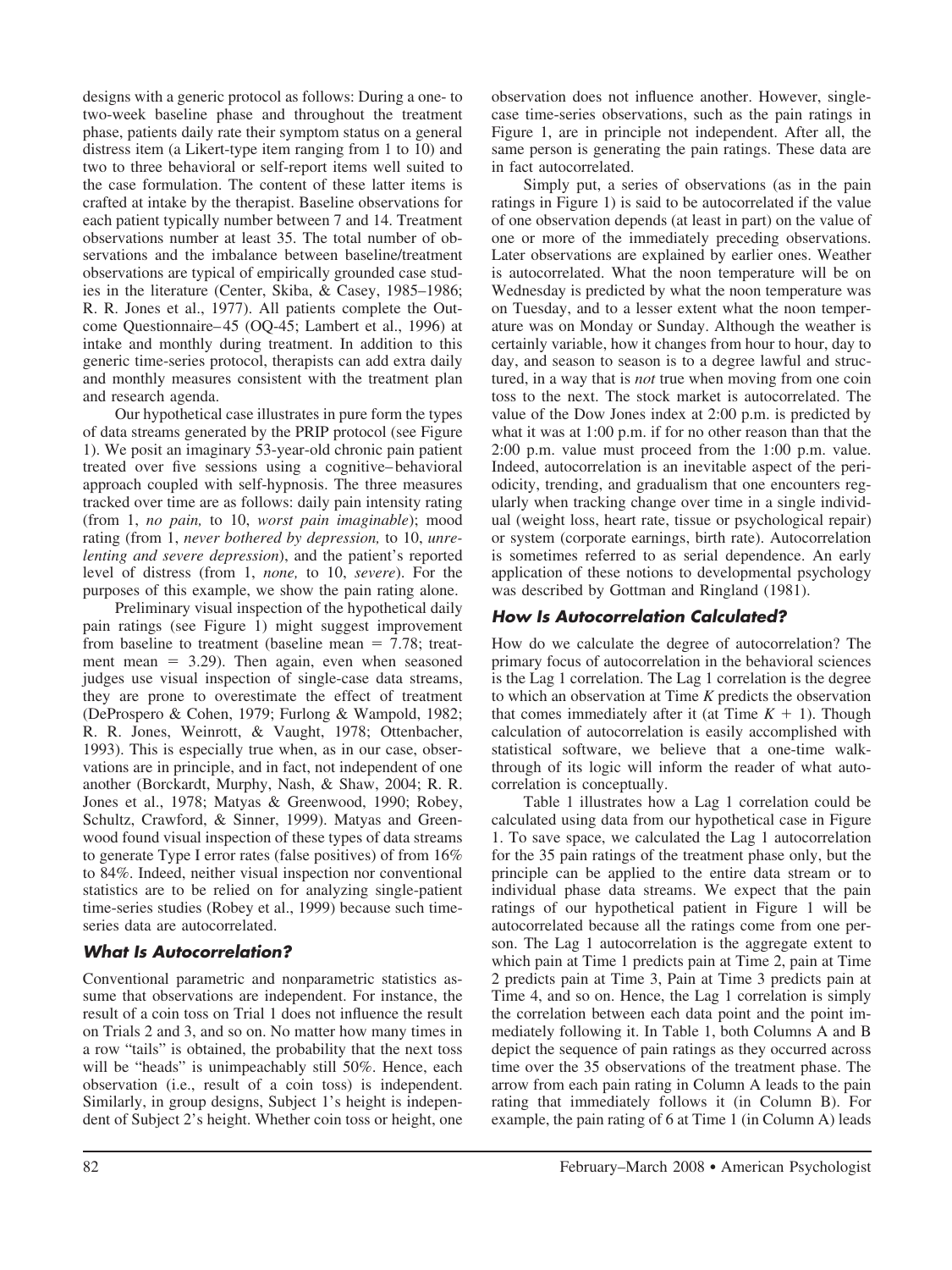#### **Table 1**

Calculating Lag 1 Autocorrelation of the 35 Treatment-Phase Pain Ratings in Figure 1: How Well Does Pain at Time K (Column A) Predict Pain at Time  $K + 1$  (Column B)?

| (Column A)<br>Treatment-phase                                                                                                                                                    |                                                                                                                                                                                                                                                                                                                                                                                                                                                                                                                                                                                                                                                                                                                                                                                                                           | (Column B)                                                                                                                                                                                                                                                                                                                                                                                                                                                                                                                                                                                                                                                                                                       | (Column C)<br>Pairs to be<br>correlated:                                                                                                                                                                                               |
|----------------------------------------------------------------------------------------------------------------------------------------------------------------------------------|---------------------------------------------------------------------------------------------------------------------------------------------------------------------------------------------------------------------------------------------------------------------------------------------------------------------------------------------------------------------------------------------------------------------------------------------------------------------------------------------------------------------------------------------------------------------------------------------------------------------------------------------------------------------------------------------------------------------------------------------------------------------------------------------------------------------------|------------------------------------------------------------------------------------------------------------------------------------------------------------------------------------------------------------------------------------------------------------------------------------------------------------------------------------------------------------------------------------------------------------------------------------------------------------------------------------------------------------------------------------------------------------------------------------------------------------------------------------------------------------------------------------------------------------------|----------------------------------------------------------------------------------------------------------------------------------------------------------------------------------------------------------------------------------------|
| Figure 1 at Time $K$                                                                                                                                                             | Predicts                                                                                                                                                                                                                                                                                                                                                                                                                                                                                                                                                                                                                                                                                                                                                                                                                  | Time $K + 1$                                                                                                                                                                                                                                                                                                                                                                                                                                                                                                                                                                                                                                                                                                     | $K + 1$                                                                                                                                                                                                                                |
| pain rating from<br>6.<br>7<br>4<br>6<br>5<br>6<br>5<br>4<br>3<br>2<br>4<br>3<br>1<br>2<br>1<br>2<br>3<br>2<br>3<br>2<br>1<br>2<br>2<br>1<br>2<br>1<br>$\overline{2}$<br>2<br>1. | 6 (Time 1) $\longrightarrow$ 7 (Time 2)<br>7 (Time 2)<br>$\frac{1}{\sqrt{2}}$ (Time 3)<br>Time $4$ $\overbrace{ }$ $\overbrace{ }$ $\overbrace{ }$ $\overbrace{ }$ $\overbrace{ }$ $\overbrace{ }$ $\overbrace{ }$ $\overbrace{ }$ $\overbrace{ }$ $\overbrace{ }$ $\overbrace{ }$ $\overbrace{ }$ $\overbrace{ }$ $\overbrace{ }$ $\overbrace{ }$ $\overbrace{ }$ $\overbrace{ }$ $\overbrace{ }$ $\overbrace{ }$ $\overbrace{ }$ $\overbrace{ }$ $\overbrace{ }$ $\overbrace{ }$ $\overbrace{ }$ $\overbrace{ }$ $\overbrace{ }$ $\overbrace$<br>Time $5 \rightarrow 7$ (Time $6 \rightarrow 7$ )<br>Time $\underline{\delta}$ $\begin{matrix} 1 & \cdots & 1 \\ -1 & \cdots & 1 \\ 0 & 1 & \cdots & 1 \end{matrix}$<br>(Time $\overline{Z}$ )<br>Time $\frac{8}{2}$ $\rightarrow$ 5 (Time 9)<br>(Time 27)<br>(Time 29) | Pain rating at<br>Time $\frac{5}{2}$ 6 (Time 10)<br>(Time 10) $\begin{array}{c} 0 \\ -2 \\ 5 \\ \end{array}$ (Time 11)<br>(Time 11)<br>$\overline{12}$<br>$\overline{12}$<br>$\overline{12}$<br>$\overline{12}$<br>$\overline{12}$<br>Time 12)<br>(Time 13)<br>$2 \times 10^{11}$<br>$2 \times 10^{11}$<br>$2 \times 10^{11}$<br>(Time 14)<br>Time 15)<br>$3 \times 3$ (Time 16)<br>Time 16)<br>Time $\frac{17}{2}$ $\left(\frac{1}{2}\right)$<br>Time 18)<br>Time 19 <br>$\overline{20}$ Time 20 <br>Time 20)<br>(Time 21)<br>Time 22)<br>(Time 23)<br>$2 \times 2$ (Time 24)<br>Time 24)<br>Time 25)<br>$\overbrace{25}$ Time 26)<br>Time 26)<br>Time 28)<br>(Time 30)<br>(Time 31)<br>2 (Time 32)<br>Time 32) | Time K, Time<br>6,7<br>7,6<br>6,8<br>8,6<br>6,7<br>7,4<br>4,6<br>6, 5<br>5,6<br>6,5<br>5,4<br>4,3<br>3,2<br>2,4<br>4,3<br>3,1<br>1,2<br>2,1<br>1,2<br>2,3<br>3,2<br>2,3<br>3,2<br>2,1<br>1,2<br>2,2<br>2,1<br>1,2<br>2,1<br>1,2<br>2,2 |
| L<br>(Time 35)<br>2                                                                                                                                                              | (Time 33)<br>$(\text{Time } 34)$                                                                                                                                                                                                                                                                                                                                                                                                                                                                                                                                                                                                                                                                                                                                                                                          | 1 (Time 34)<br>→ 2 (Time 35)                                                                                                                                                                                                                                                                                                                                                                                                                                                                                                                                                                                                                                                                                     | 2,1<br>1,1<br>1,2                                                                                                                                                                                                                      |
|                                                                                                                                                                                  |                                                                                                                                                                                                                                                                                                                                                                                                                                                                                                                                                                                                                                                                                                                                                                                                                           |                                                                                                                                                                                                                                                                                                                                                                                                                                                                                                                                                                                                                                                                                                                  | Note. The Lag 1 autocorrelation = r (Time $K \times$ Time $K + 1$ in column C) = .81.                                                                                                                                                  |
|                                                                                                                                                                                  |                                                                                                                                                                                                                                                                                                                                                                                                                                                                                                                                                                                                                                                                                                                                                                                                                           |                                                                                                                                                                                                                                                                                                                                                                                                                                                                                                                                                                                                                                                                                                                  |                                                                                                                                                                                                                                        |

to the pain rating of 7 at Time 2 in Column B. Hence the first pair in the Lag 1 correlation calculation is 6, 7 (Column C). The Time 2 pain rating of 7 in Column A leads to the Time 3 pain rating of 6 in Column B; hence 7, 6 is entered in Column C. This process is followed through to the end of the data stream. The correlation of the pairs in Column C is the Lag 1 autocorrelation for the treatment phase,  $r(\text{Lag 1}) = .81$ . The pain ratings are strongly autocorrelated during the treatment phase. When we calculate the autocorrelation for the baseline and treatment phases taken together, the Lag 1 autocorrelation is .85.

#### **Why Is Autocorrelation Important?**

Autocorrelation is ubiquitous in behavioral data (Busk & Marascuilo, 1998; Sharpley & Alavosius, 1988). Under most circumstances, if the clinical investigator ignores autocorrelation with time-series data, he or she runs an unacceptably high risk of making a Type I error—that is, he or she infers that there is an effect of phase (from baseline to treatment) when in fact there is not. For this reason, all data sets in this article were analyzed using SMA for time-series, a statistical approach that accounts for autocorrelation and one that we describe later in detail.

#### **Applying SMA to the Hypothetical Case**

The key question for our hypothetical data set (see Figure 1) is an improvement (i.e., between-phases) question: Is the noted decrease in pain (from a mean of 7.78 during the baseline phase to a mean of 3.29 during the treatment phase) sufficiently improbable to justify our setting aside random variation in pain ratings as a viable explanation of the difference between pain in the baseline and treatment phases? In this case it is. Statistical analysis via SMA reveals that mere random variation of pain reports is an unlikely explanation of the phase difference from a baseline mean of 7.78 to the treatment mean of 3.29,  $r(44)$  =  $-.69, p = .049$ , even after controlling for autocorrelation. Further, at the six-month follow-up, the pain relief realized during treatment has remained fairly stable, with no discernible deterioration in relief: mean pain at treatment  $=$ 3.29; mean pain at follow-up  $= 2.21$ ;  $r(49) = -.26$ ,  $p =$ .51, *ns*. It is important to note that by comparing pain at baseline with pain at follow-up, we further confirm that at six months posttreatment the patient is experiencing less pain than he or she experienced prior to treatment: mean pain at baseline  $= 7.78$ ; mean pain at follow-up  $= 2.21$ ;  $r(23) = -.96$ ,  $p = .0002$ . All of these analyses document a phase effect on a single variable (in this case, pain). A similar analysis could be applied to the daily distress measure and the mood measure. In any event, the patient is reporting less pain. Of course, whether pain receded because of the treatment itself or because of some other historical process is a matter to be addressed by subsequent group or time-series studies.

### **Real Cases**

Below we briefly present two time-series case studies conducted in an outpatient psychotherapy setting. The first follows the university-based PRIP but was conducted in an Employee Assistance Program (EAP). Because it is primarily an improvement study, SMA was used to test for an effect of phase, controlling for autocorrelation. The second case is a time-series study conducted in a private practice setting. Its focus is a multivariate process-change relationship between two symptom variables, testing whether the pattern of changes on these variables conforms to what theories of therapeutic mechanism would predict. Both cases do double duty as real-world examples of the special (but not formidable) inferential and logistical challenges posed by time-series research in clinical practice.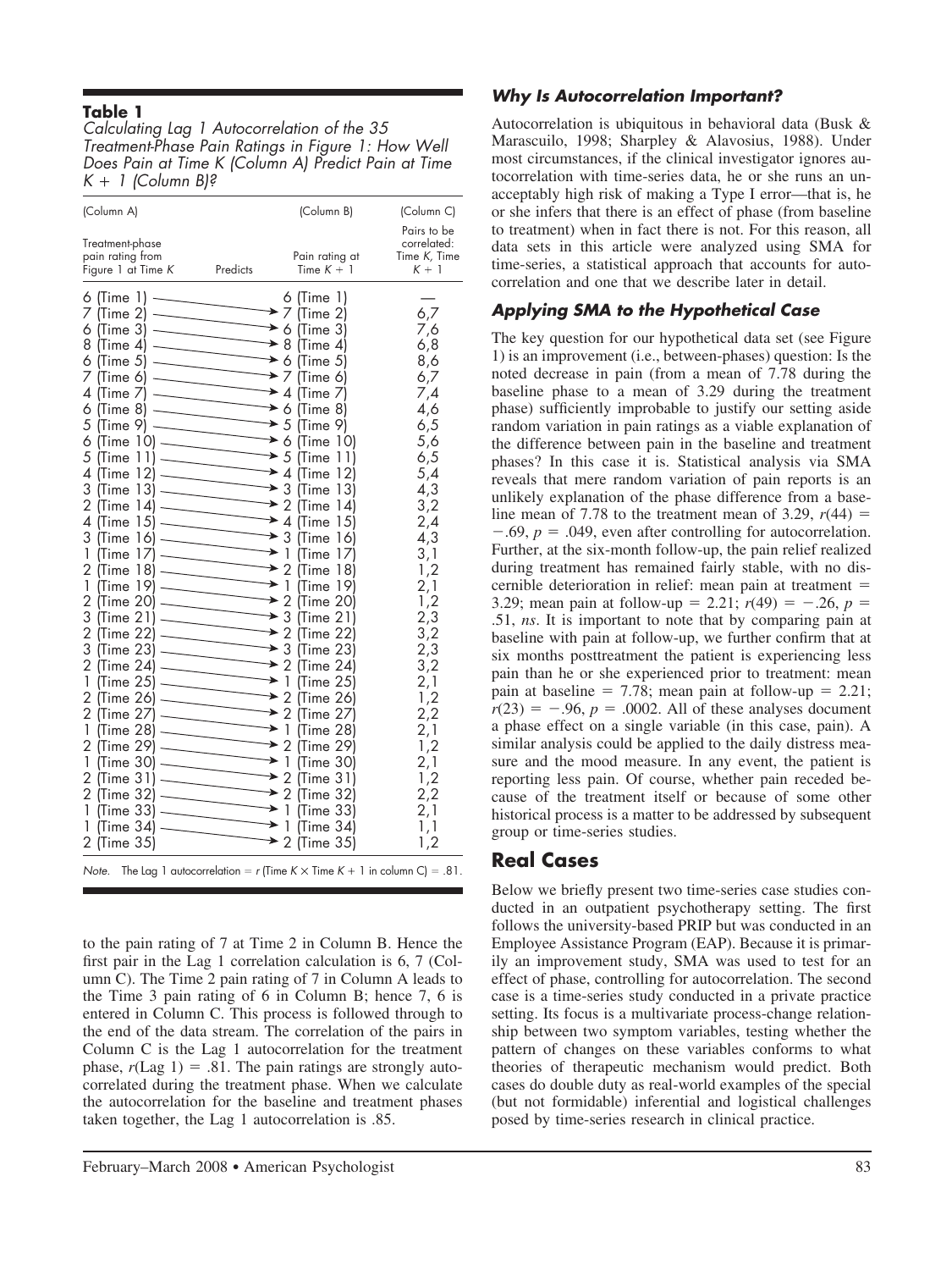#### **Case 1—An Improvement Study in an EAP Setting: Looking for an Effect of Phase**

Reviews of the efficacy of psychosocial interventions for hypertension suggest weak to modest effects for cognitive– behavioral treatments (Eisenberg et al., 1993), relaxation therapies (Jacob, Chesney, Williams, Ding, & Shapiro, 1991; McGrady, 1996), education/training (Boulware et al., 2001), and stress management interventions (see Ebrahim & Smith, 1998). In this case, the patient's diligence inspired the therapist to test whether a psychotherapeutic intervention for hypertension would impact the patient's hypertension above and beyond the effects of pharmacological management.

A 42-year-old married, White, female, licensed practical nurse presented with a 10-month history of essential hypertension predominantly at work. During that time, the patient had meticulously kept a record of her self-monitored blood pressure taken daily in the work setting (hospital). She was consistent regarding recording times, equipment, and posture. Figure 2 illustrates that the pharmacological protocol applied during the nine months immediately prior to psychological intervention reduced the systolic blood pressure (SBP) from approximately 210 mmHg to a little less than 150 mmHg. However, during the same nine-month period, the patient's diastolic blood pressure (DBP) decreased very little, from approximately 120 mmHg to the still unacceptable range from 108 to 112 mmHg. The patient was referred for psychological intervention in hopes of augmenting the effect of medications.

The therapist (J.B.) instructed the patient to continue monitoring her blood pressure in the work setting. The ensuing 12-week therapeutic intervention was described by the therapist as incorporating insight-oriented and cognitive– behavioral approaches (for details, see Borckardt, 2001). The time-series design (depicted in Figure 2) tracked SBP and DBP across baseline, medication-alone, and medication-plus-psychotherapy phases, with sufficient precision to conduct a fair test of (a) whether the patient improved during psychological intervention, (b) whether the effect was statistically significant, and (c) whether the effect, if any, was on SBP, DBP, or both.

Analyses of the data in Figure 2 show that the reduction in SBP from the baseline condition to the medication-alone condition was statistically significant (Phase A,  $M = 207.75$ ; Phase B,  $M = 157.84$ ;  $r = -.89$ ,  $p < .001$ ); however, the effect on SBP of adding psychotherapy to the medication was not (Phase B,  $M =$ 157.84; Phase C,  $M = 143.08$ ,  $r = -.66$ ,  $p = .20$ ). For DBP, the impact of medication was also statistically significant (Phase A,  $M = 117.25$ ; Phase B,  $M = 110.87$ ,  $r = -.80, p < .001$ ; however, adding psychotherapy to medication enabled the patient to lower her DBP beyond that achieved by medication alone (Phase B,  $M =$ 110.87; Phase C,  $M = 96.62$ ,  $r = -.79$ ,  $p = .03$ ). For this patient, the psychotherapy intervention was associated with a reduction of DBP (but not SBP) beyond that achieved with a variety of medications. Taken alone, these practice-based findings are not definitive. However, studies like these (carried out in a practice or a laboratory setting) might alert researchers to a promising intervention in this otherwise grim literature and might further inform them of what aspects of hypertension are most responsive to psychosocial intervention.

### **Figure 2**

Case 1—Opportunistic Benefit Study: Mean Weekly Blood Pressure (BP) Readings (Taken at Work) Across Baseline, Medication-Only, and Medication-Plus-Psychotherapy Phases

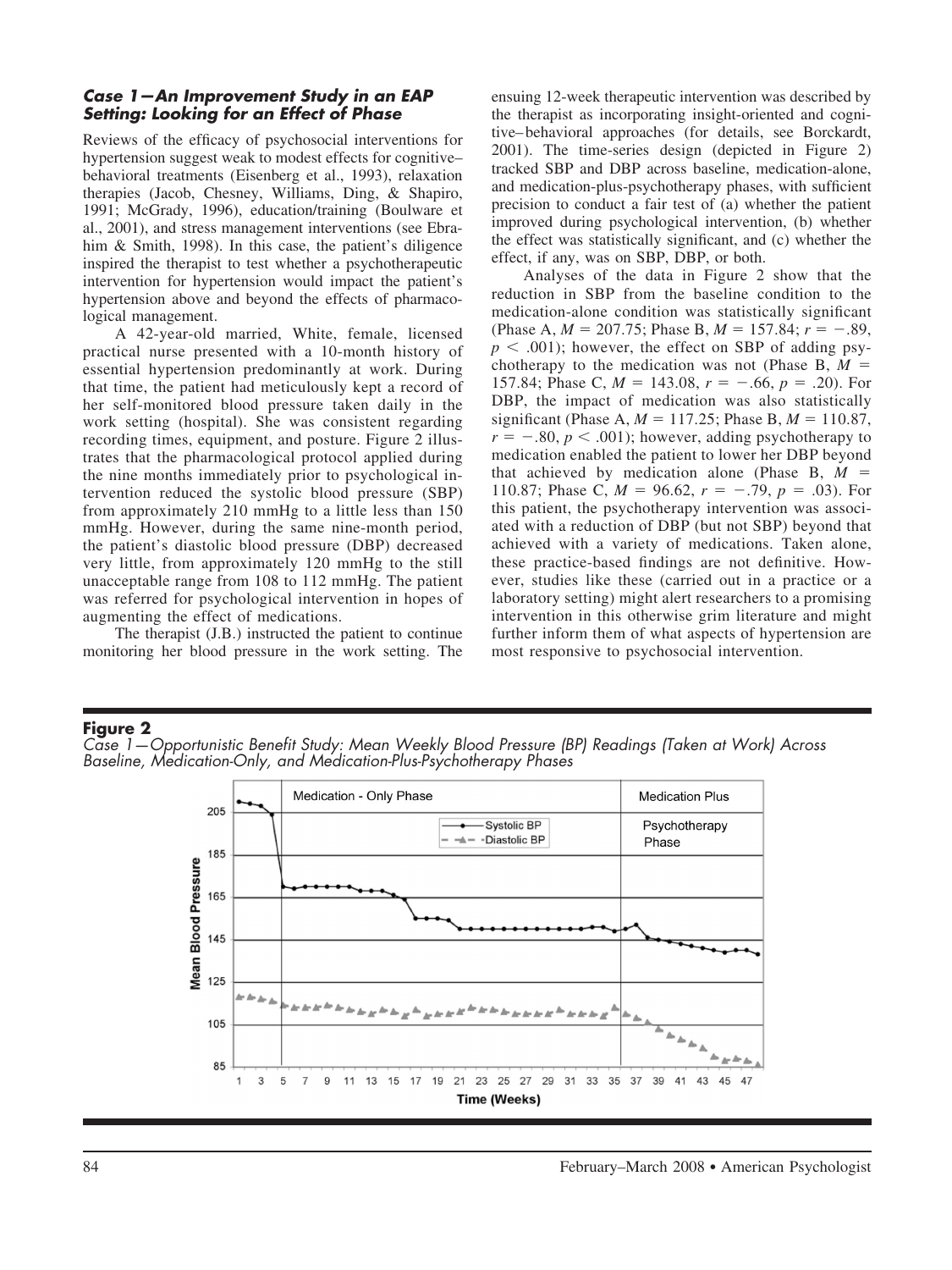#### **Case 2—Private-Practice Setting: Looking for Patterns of Change During Treatment**

In this example, the practitioner also found a significant phase effect, but we focus here on how to look beyond improvement to the process of change as it unfolds. Specifically, the practitioner asked: During a successful 31 session therapy with a depressed patient, does an increase in the extent of social engagement precede improvement of mood, or does improvement of mood precede an increase in social engagement? The answer hinges on a cross-lagged correlational analysis of data within the treatment phase.

A 42-year-old male patient presented in a privatepractice setting with mixed anxiety and depressive symptoms. This symptom configuration had a 20-year history and had on one occasion required the patient's hospitalization. Although neither socially phobic nor agoraphobic, he generally avoided social gatherings. He secured employment enabling him to work from home or the office, as he chose. The patient's warm and intimate marital relationship was a notably bright spot in his life. Still, he struggled with substantial depression and could be alarmingly withdrawn socially. He had been prescribed several different antidepressants with only modest success. A life-long pattern of mood disorder and anxiety was clear. During initial intake, the therapist (M.N.) asked the patient to begin to record daily (a) the number of hours outside the house (social engagement) and (b) mood on a scale from 1 (*not depressed*) to 9 (*severely depressed*). These variables were chosen in collaboration with the patient as reasonably good indicators of "getting better." Each week, just prior to the psychotherapy session, the patient sent his rating sheet electronically to the therapist's office with date and numbers only (see Figure 3).

#### **Improvement**

The therapy was 31 sessions in duration. As Figure 3 illustrates, modest therapeutic gains were realized during therapy for daily mood and engagement ratings (the mean of the daily depression ratings for the first three weeks of therapy was 7.62, and for the last three weeks it was 2.67; the mean number of hours spent outside of the home each day during the first three weeks of therapy was 2.52, and during the last three weeks it was 5.24).

#### **Process Change: The Cross-Lagged Correlation**

Was the increase in social engagement followed by improvement in mood, or was the improvement in mood followed by greater social engagement? Perhaps there was no discernible pattern. Simultaneously graphing engagement and mood across sessions seems a promising approach to this problem. However, visual examination of the result (see Figure 3, which shows daily ratings of engagement and mood summed and averaged to weeks) is not immediately encouraging. The slopes of both mood and engagement track improvement, but is there any statistically discernible pattern such that change in one symptom leads or lags change in the other? And if so, by how many sessions does one lead or lag the other?

The cross-lagged correlation function is more revealing. The statistical details are described in the Appendix. Figure 4 summarizes the analysis. The horizontal axis represents the influence of one variable on the other expressed in lags. Lag 0 is the direct correlation of engagement at Time *K* with mood at Time *K* on a week-by-week basis (i.e., Time 1 engagement with Time 1 mood; Time 2 engagement with Time 2 mood, etc.). A lag of  $-5$  is the correlation of engagement at Time *K* with mood five weeks earlier (Time  $K - 5$ ). A lag of  $+ 5$  is the correlation of the mood score with the engagement score five weeks hence. As Figure 4 illustrates, the largest cross-correlation is at the  $+$  1 lag, where mood precedes engagement by one week. The correlation coefficient is  $-.82$  ( $p < .00001$ ), significant with or without a Bonferroni correction for 11 comparisons (and when accounting for the influence of autocorrelation). Hence for this patient, about one week after his mood changed, his social behavior followed suit. This is an interesting, and to some degree unexpected, finding given current thinking that behavioral activation leads to improvement of mood among depressed patients (Hopko, Lejuez, Ruggiero, & Eiffert, 2003).

The evidence in this case is that mood leads activity level. Though alone one case is never definitive, it provides evidence that might move a laboratory researcher to revisit assumptions about the temporal sequence of behavioral activation and mood improvement in future designs. To the degree that this pattern is replicated, the need for revisiting theory becomes more urgent.

## **A Cautionary Note on Time and Cause**

When we continuously track key symptoms and therapeutic parameters through the treatment phase, cross-lagged correlations of these data can reveal a great deal about how, to what degree, and in what order these processes are associated in time. This has implications for causal inference, but one must proceed carefully.

For instance, though statistically significant and sizable, the cross-lagged correlation finding in Case 2 ("change in mood" precedes "change in activity level") does not show that change in mood *causes* change in activity level. This would be an example of the post hoc fallacy (*post hoc ergo propter hoc*: after this, therefore because of this). Rather, if this finding were to be replicated in other studies, it would signal that the predominant behavioral activation model might need to be modified in some way. To understand why, one must first appreciate the relationship of time to cause. Here we are specifically addressing Aristotle's notion of efficient cause (i.e., triggering events) and not his notions of material, formal, or final causes (see Killeen, 2001; Killeen & Nash, 2003). Though it is a necessary condition to infer cause, merely showing that Event A preceded Event B does not prove that Event A caused Event B. For example, a hurricane (Event A) might precede the roof falling in (Event B), but that does not prove that the hurricane caused the roof to fall in (though it is suggestive). It is important to note that it is still true that an event cannot be caused by something that occurred *after* it happened: If the roof fell in (Event B)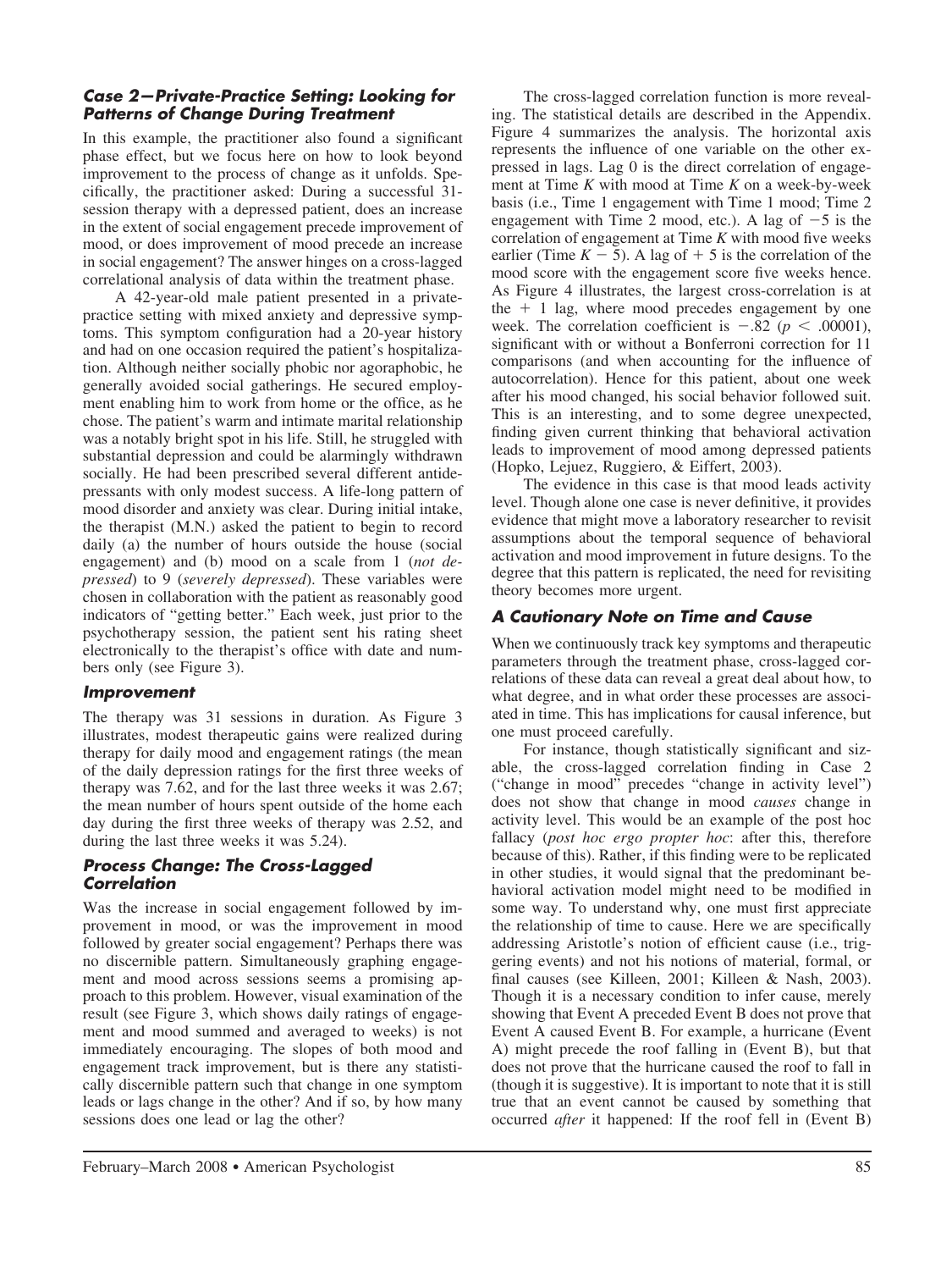#### **Figure 3**

Case 2—Pattern of Change: Sum of Mood Ratings and Hours Spent Outside of the House During a 31-Week **Treatment** 



before the hurricane occurred (Event A), this would be inconsistent with the notion that the hurricane caused the roof to fall in. Hence, if a number of studies find that changes in mood precede changes in activity, this constitutes evidence that contradicts an uncomplicated linear causal model with behavioral activation driving mood change. Presumably, other models might then emerge accounting for this evidence. Our point here is that analysis of time-series data is singularly well suited to test whether the sequencing of the change process across time squares with

theory. Conventional pre–post-follow-up group designs, though irreplaceable, do not allow one to test theory in this way.

# **Logistics: The Fundamentals**

### **Creating a Data Stream**

Tracking change over time is the most fundamental feature of single-case time-series outcome design. A patient is measured repeatedly on a number of outcome-related vari-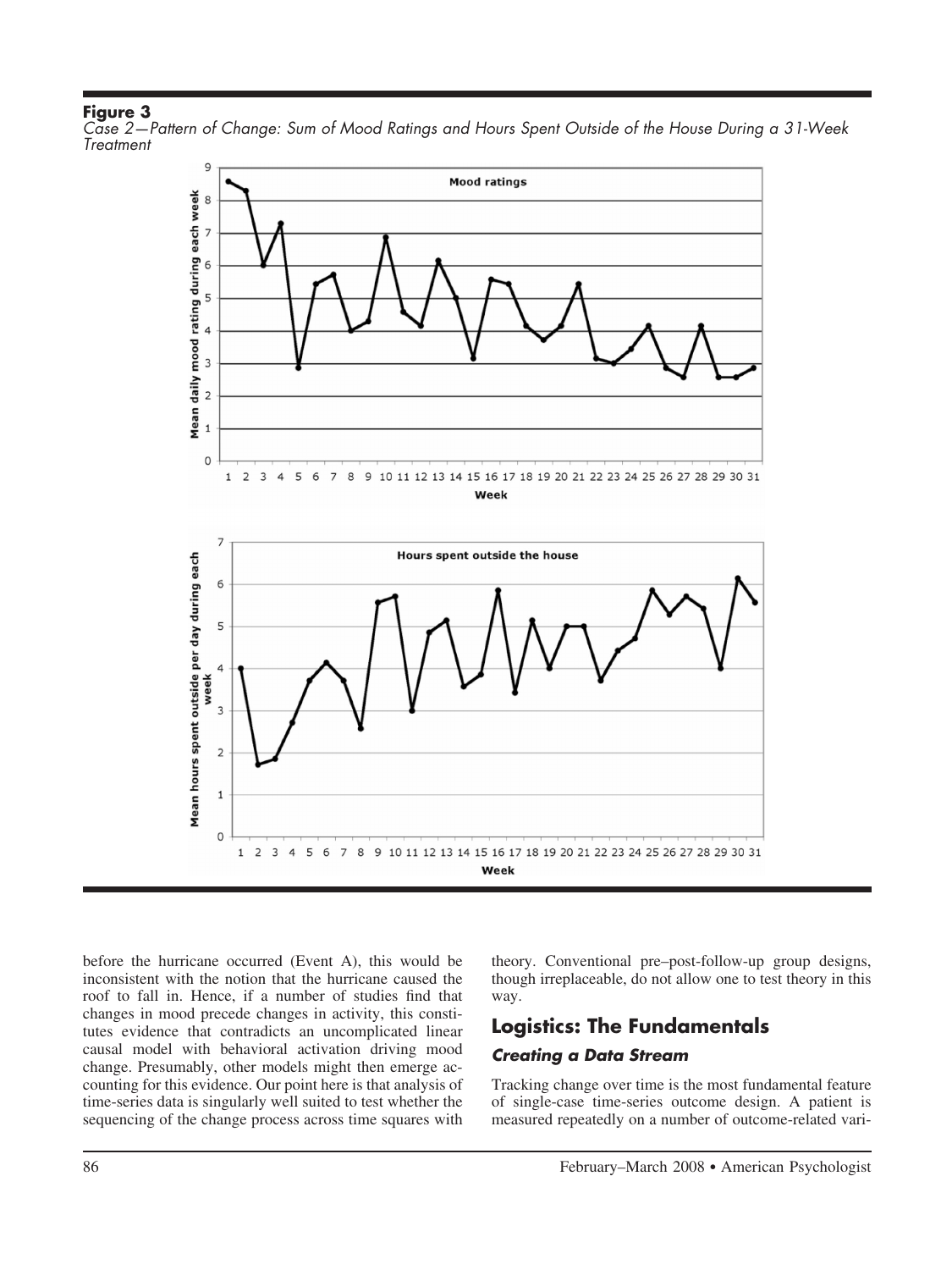#### **Figure 4**

Case 2—Pattern of Change: Cross-Correlation Functioning Showing Directional and Temporal Relationship of Change in Mood With Change in Social Engagement During Therapy



ables across baseline, treatment, and follow-up phases. The outcome measures chosen are of course determined by the nature of the clinical problem, the opportunity for measurement, and the soundness of the measures themselves. At the onset, the clinical researcher must make critical decisions about the data stream.

### **Source and Content of the Observations**

The source of the observations can be the patient, his or her significant others, and/or the therapist. The content of the measures might be symptoms (e.g., mood, anxiety, pain), social behaviors, physical status (weight, blood pressure), or medication usage. The case study is enriched when observations are secured across more than one source and more than one symptom cluster (Strupp, 1996). For instance, with a case involving treatment for pain, the patient might report level of pain on a daily basis and amount of prn (*pro re nata*, or as-needed) medication; the spouse might report the patient's level of activity and frequency of pain-related complaints.

### **Sample Evenly and Frequently**

If change in the outcome variables is to be properly gauged, observations must be repeated evenly across time (e.g., daily, weekly). That is, the interval between measurements must be the same throughout the entire study; otherwise, statistical artifacts can occur. Whether the clinical focus is heart rate, blood pressure, hair pulling, itching, prn medication use, or self-mutilation, repeated observations sampled consistently over time and phase establish the topography of change. The number of observations for each phase can be different, but statistical analysis of intrasubject variability requires the *interval* of observation (e.g., daily, weekly) to be the same for all phases in the study. We have found daily measurement to be well tolerated by patients and well suited to the statistical requirements of the time-series analysis.

Because the clinical researcher is interested in knowing how these symptom data streams map against phases (e.g., baseline, treatment, follow-up), the total number of observations in the entire data stream and the number of observations in each phase are important. Statistically, the usual time-series study has about 10–20 total data points (Center, Skiba, & Casey, 1985–1986; R. R. Jones et al., 1977; Sharpley, 1987). SMA for time-series requires a minimum of 10-16 total observations in the data stream  $(i.e., 5-8$  per phase).

### **Baseline Observations**

In outpatient research, the number of baseline observations is at a premium. Understandably, patients object to delays in treatment. Statistically speaking, reasonable sensitivity and selectivity can be achieved with as few as 7–10 baseline observations. This is not difficult to realize. For instance, the PRIP intake clinician records a number of potential dependent variables in light of the presenting problem and proposed treatment plan. At the end of the intake interview, the patient is told that within a few days he or she will receive (a) a packet of customized daily rating sheets to track symptom status and (b) a telephone call from the assigned therapist to schedule a second appointment. Within two days after intake, three to four dependent variables are selected by the therapist, and customized response sheets are mailed to the patient.

The rating sheet (typically covering two to six days) is handed in by the patient upon arriving for the second appointment. During this meeting, the therapist and patient review the results of previous testing, elaborate on the nature and scope of the clinical problem, complete any further psychological testing if indicated, define the treatment plan, and schedule the first treatment session. Hence, when the patient returns for the next session (i.e., the first treatment session) he or she has completed seven daily ratings in addition to the two to six previously completed. In this manner, 9-13 baseline observations are realized before treatment begins. This process can be further streamlined in real time during the intake interview itself using software that enables the intake clinician to customize and print initial rating sheets for the patient to take home immediately after the intake session.

It must be remembered, however, that statistical power and internal validity are not the same thing. Although extended baselines are not strictly necessary to construct a statistical model of the data stream, stable baselines with many observations over a long period of time are *conceptually* preferable. When we have the luxury of long baselines, we feel more secure about attributing to the intervention clinical improvement observed after the onset of treatment. Still, the reality is that generating long baselines in a clinical setting is often not possible. For this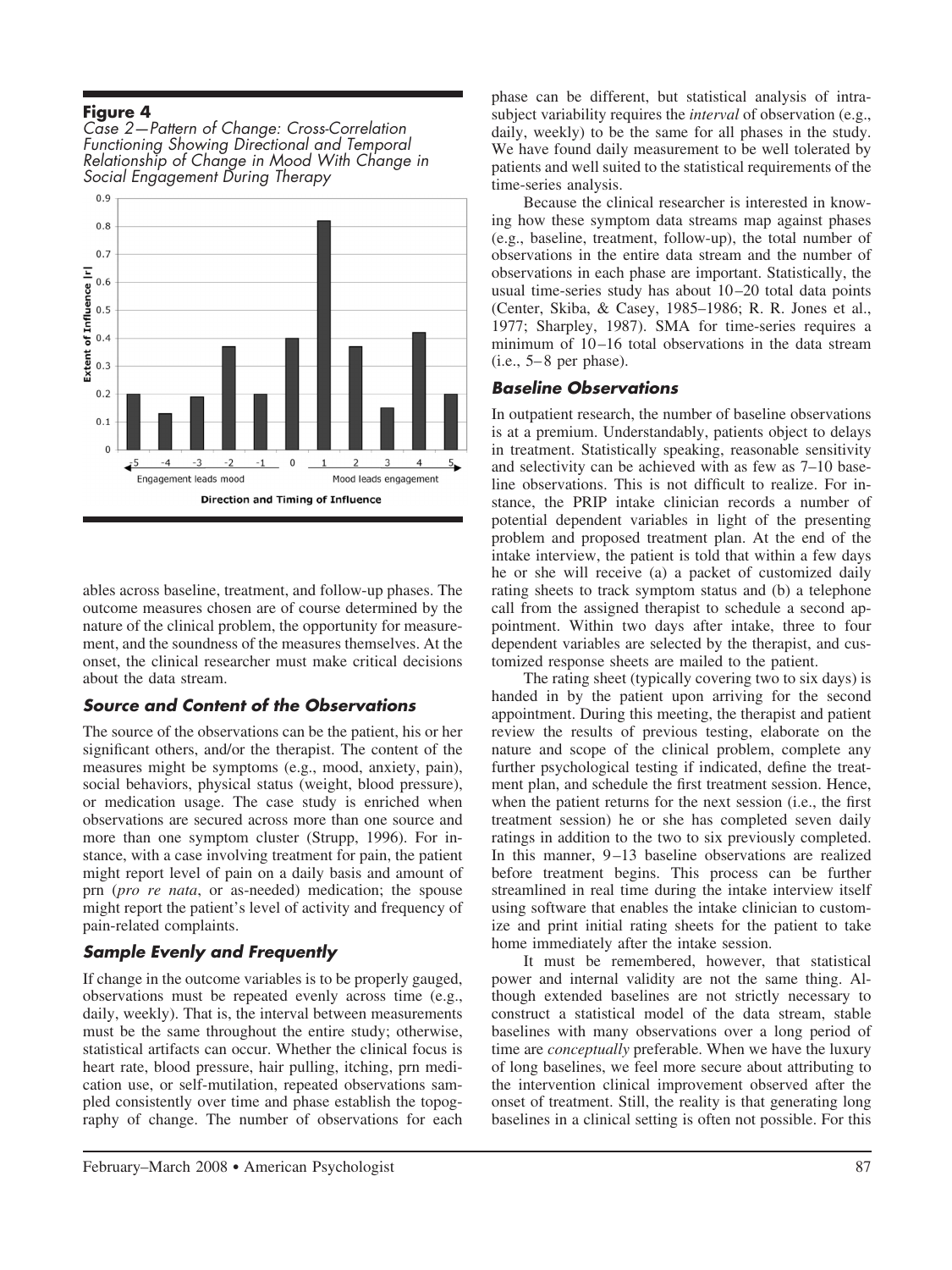reason, a carefully conducted and well-documented history is an especially important feature of a time-series protocol. For instance, a patient reporting that she has not had sex with her husband since Christmas of the preceding year would inform a practitioner of the scope of the problem.

#### **Supplementing With a Standardized Outcome Measure**

Administration of a standardized outcome measure (e.g., the OQ-45, the Beck Depression Inventory, the Symptom Checklist–90) once at intake and periodically throughout treatment can enrich the time-series data (for a comprehensive review of outcome assessment measures, see Maruish, 2004). For example, the PRIP protocol requires administration of the OQ-45 (Lambert, Gregersen, & Burlingame, 2004) at intake and monthly thereafter. We chose the OQ-45 precisely because it provides cutoffs for reliable and clinically significant change (see Jacobson & Truax, 1991). Though statistical modeling of these data at the individual patient level is not viable given the small number of data points, if the trend of OQ-45 scores across time tracks reasonably well against the improvement indexed by daily observations, and meets the cutoff criteria for reliable and clinically significant change, an argument for benefit is enhanced. Supplemental assessment on a standardized measure also provides a common metric, allowing the clinical researcher to compare the extent and relevance of the patient's therapeutic gains with those of patients in other studies.

## **Maintaining the Data Stream**

Patients return the single-page weekly rating sheets when they arrive for the therapy hour. This can be handled by a receptionist if one is available. For the PRIP project, the patient folds the weekly sheet and deposits it in a large locked box in the clinic waiting area that is clearly labeled "Response Sheets." The sheets themselves have no name only a code number. This quickly becomes part of the routine of checking in. The receptionist keeps a record of whether the sheet is deposited. If a patient neglects to hand in a rating sheet, the therapist manages this as he or she would any other treatment-adherence issue. The timing of standardized measures (in the case of the PRIP, monthly administration of the OQ-45) is determined by a simple session count. For instance, every four weeks, PRIP patients are asked by the receptionist to complete the OQ-45 measure when they arrive for their therapy session. During the termination phase of therapy, patients are told that six months hence they will be contacted by mail for follow-up. In addition to the OQ-45, the follow-up packet includes rating sheets for 14 days.

The clinician (rather than the reception staff) could collect the daily rating sheets at the beginning of each session, and the data might even be integrated in some meaningful way with the therapy itself. However, in the case of the PRIP project, it was decided that it made sense from both training and clinical service perspectives to keep many of the logistics of the research agenda separate from the actual therapy. In real-world clinical settings, the individual clinician conducting the study should make decisions regarding data handling in consideration of potential clinical and logistical implications.

# **Ethical Considerations**

Tracking the patient's symptom status, even if only in part, for the purpose of advancing science immediately requires attention to professional ethics beyond those routinely encountered in service delivery. These ethical matters involve informed consent, confidentiality, and the degree to which the research agenda compromises (or enhances) responsible service delivery. Some make a strong argument that ethical delivery of a treatment de facto requires attention to how the patient is responding (Association for Advancement of Behavior Therapy, 1977; Cone & Dalenberg, 2004; Hayes, 1981; Levy & Olson, 1979), thus justifying frequent assessment on service delivery considerations alone. Still, we assume that concessions to the research agenda are inevitable and must be addressed with the patient from the outset (Barrios, 1993; Bloom, Fischer, & Orme, 2003). We do this face to face during initial intake, addressing the issues as described below.

In our case studies, all assessment data are part of the patient's clinical chart. Hence the patient can expect confidentiality and accessibility as per professional ethical codes and HIPAA (Health Insurance Portability and Accountability Act of 1996) standards. At intake, the patient is informed of this in writing and is informed that, beyond good practice, one reason for our meticulous assessments is research: The patient's de-identified data might be included (possibly along with those of other patients) to help us learn more about how psychotherapy works. For the PRIP project, patients are told that normally the therapist does not see the data until therapy is finished. There is some flexibility in this, but whatever the arrangement is regarding the therapist's seeing the data, it is handled up front with the patient during the intake session. The patient is told that the treatment might be described in more detail in a scientific publication with his or her identity disguised. However, this would not occur unless or until the patient reads the report and gives consent (in writing) for us to share it with others. All of this is incorporated into our intake procedure, and patients can receive treatment without participating. We exclude patients presenting with emergent problems that might contraindicate even the minimal delays possible in our design (Kazdin, 1992).

# **Analysis of Time-Series Data**

# **Data Fluctuation in Group Designs**

Informally put, the generic outcome question for an RCT study asks, How viable is the notion that mere random sampling fluctuation (e.g., error variance) accounts for whatever benefit is observed in the treatment group relative to that of the control group? Scientific psychology has at its disposal a formidable array of parametric and nonparametric statistics specifically designed to detect nonrandom shifts in population parameters.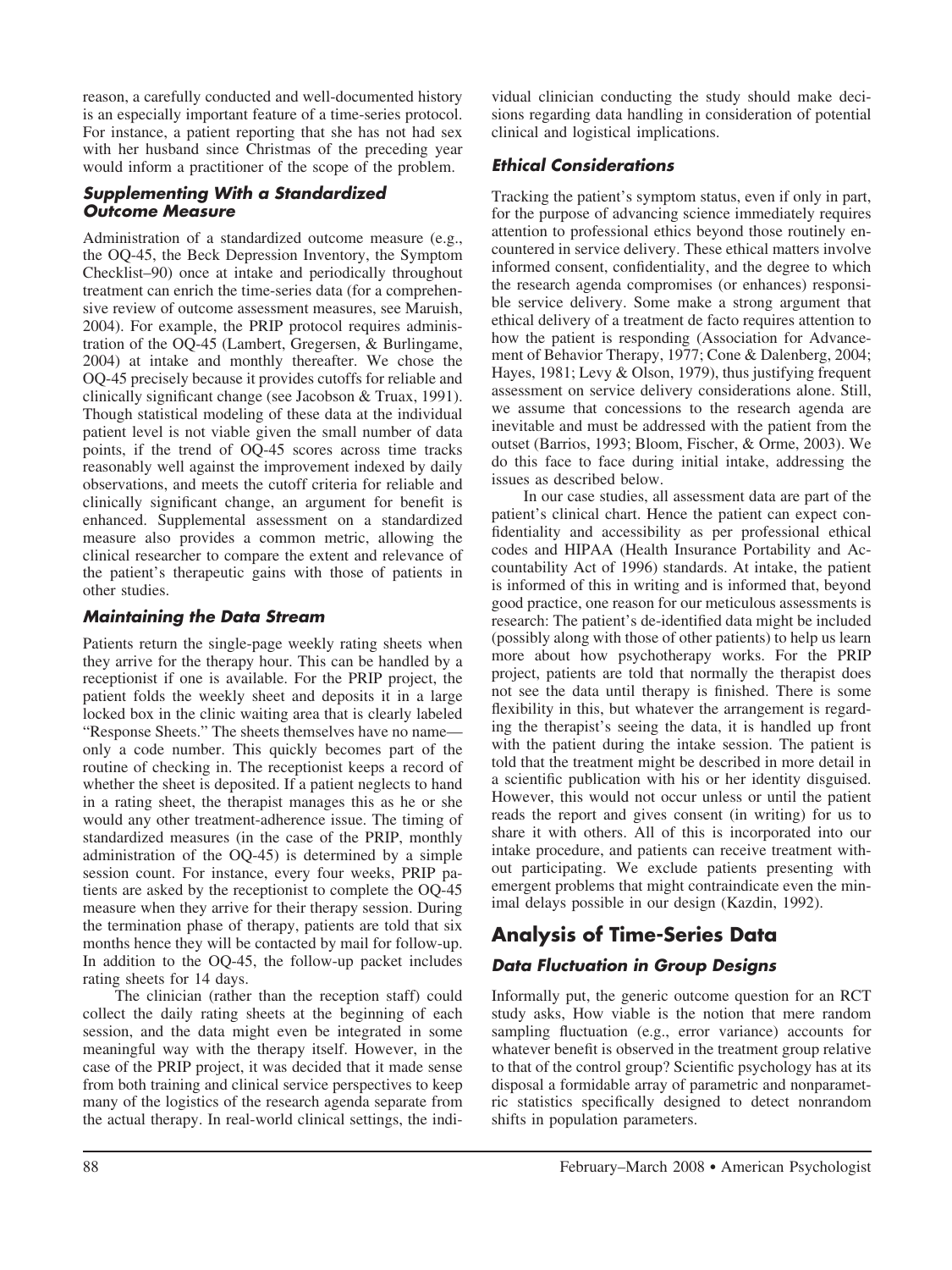## **Data Fluctuation in Time-Series Studies**

In a case-based time-series study, dispatching the "sampling fluctuation" explanation is more complex. This is because there is another source of variability peculiar to time-series designs: It is autocorrelation, or serial dependence. These are fluctuations that are due to monotonic trends, periodicity, or behavioral drifts in the data stream occurring across time (Suen, 1987). This lawful fluctuation is encountered in most other areas of natural science: meteorological shifts, economic recoveries, soil erosion, menses, and population genetics. As noted above, the presence of autocorrelation violates the fundamental assumption of conventional parametric and nonparametric statistics: independence of observations.

### **Autocorrelation as Nuisance and Raison d'Eˆtre**

Observations are independent when each and every datum is its own unique source of information, unrelated to preceding or subsequent observations. In group research, this assumption is relatively secure. In time-series studies, where the patient's mood on Day 1 might very well partially determine mood on Day 2; and mood on Day 2 similarly becomes the point of departure for mood on Day 3, the data points are in a sense predicting each other. In other words there are not *really* as many observations as there *seem* to be because the observations are not independent of one another. For this reason, when conventional inferential group statistics (e.g., *t*, *F,* chi-square, and sign tests) are mistakenly applied to autocorrelated data streams, variability is underestimated; hence the effect/variability ratio is artifactually inflated. Spuriously high *t*s, *F*s, and *r*s, are generated, and researchers too often infer an effect when it is not justified (Hibbs, 1974; Sharpley & Alavosius, 1988).

# **The Nuisance**

In practice, the incidence of autocorrelation in behavioral time-series data is generally viewed as sufficient to cause serious inferential bias if conventional statistics are used (Busk & Marascuilo, 1988; R. R. Jones et al., 1978; Matyas & Greenwood, 1990; Suen, 1987, but see Huitema, 1985, and Huitema & McKean, 1998; for reviews, see Franklin, Allison, & Gorman, 1996, and Robey et al., 1999). Further, it does not matter whether the autocorrelation coefficient is statistically significant. What matters is "the degree of distortion visited upon the *t* and *F* statistics when the autocorrelated data are analyzed via those procedures" (Sharpley & Alavosius, 1988, p. 246). For instance, whether it is significant or not, a calculated autocorrelation of .10 can inflate *t* and *F* values 110%–200% when the autocorrelation is .6. Note that the Lag 1 autocorrelations for the three cases presented in this article are as follows: Case 1—pain,  $r = .81$ ; Case 2—SBP,  $r = .87$ , DBP,  $r =$ .91; Case 3—mood,  $r = .42$ , hours outside home,  $r = .33$ . At these levels of autocorrelation, Type I error rates can be significantly inflated. For this reason, time-series designs require special statistical treatment that adjusts for this problem.

As noted earlier, visual inspection of autocorrelated data streams, even by seasoned experts, yields low reliability and unacceptable Type I error rates. The same is true for nonparametric and modified parametric statistics (for reviews, see Franklin, Allison, & Gorman, 1996, and Robey et al., 1999). Multivariate software programs such as Autoregressive Integrated Moving Average Models (ARIMA), Hierarchical Linear Modeling (HLM), Interrupted Time-Series Analysis Correlational Analysis (ITSACORR), and autoregression essentially allow one to "model away" the autocorrelation and then test for significance (see also Gottman & Ringland, 1981; Price & Jones, 1998). These are powerful tools, but they require more observations per phase (at least 30 –50) than are typically available in clinical work; and they statistically partial out serial dependence as though it were error.

## **The Promise**

Though it is a statistical nuisance, by its very nature serial dependence reflects the momentum and gradualism of physiological, behavioral, and emotional repair. Because it is an index of serial dependence, the autocorrelation coefficient can reveal something about trends or fluctuations in symptoms before treatment and how these fluctuations shift during treatment. In a sense, autocorrelation is the natural subject matter of a clinical science. Whatever inferential statistic is applied to case-based time-series data streams, we believe it should approach autocorrelation not as noise that obscures change, but as music that attends it. Put differently, the preferred statistic gauges the occurrence of change while preserving its structure.

#### **Simulation Modeling Analysis for Time-Series: Step by Step**

SMA is a variant of bootstrapping methodologies that have been used to determine empirical significance levels across many kinds of data sets (see Wilcox, 2001). These approaches generally resample from known distributions to determine exact probabilities instead of probability estimates. For readers who are interested in a more detailed statistical treatment of SMA, please refer to the Appendix.

Below we walk the reader through SMA for timeseries using a section of the DBP data from Case 1 (see Figure 2). For purposes of illustration we test whether there is a statistically significant effect on DBP for psychotherapy plus medication (Weeks 36 – 48) compared with medication alone (after the effects of the medication interventions appear to have stabilized; Weeks 21–35). There are three steps to this analysis, each enabled by the SMA computer software: (a) creation of the data stream array, (b) determination of effect size and autocorrelation, and (c) simulation modeling with generation of significance criteria.

**Step 1: Data stream array.** Table 2 illustrates the structure and logic of the data array. In the first column are the weeks, beginning with Week 21 (stabilized medication-only effect), through Week 35 (just before psychotherapy was added), and from Week 36 to Week 48 (during the medication-plus-psychotherapy phase). Column 2 records the mean DBP for the given week. The third column indicates whether the weekly mean DBP is during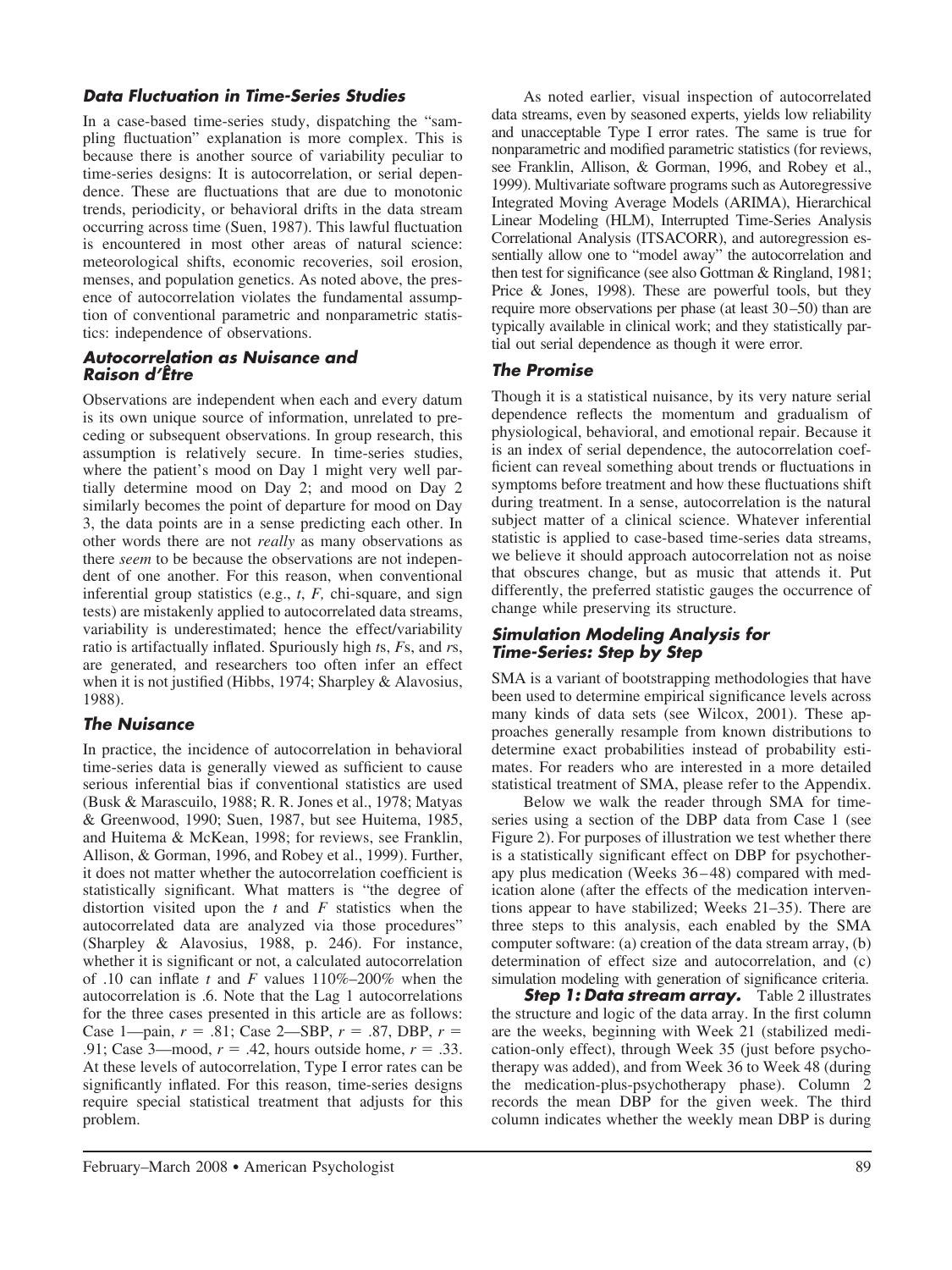#### **Table 2**

Structure and Logic of the Time-Series Data Array Using an Example of Weekly Diastolic Blood Pressure Before and After Onset of a Multimodal Psychotherapy (From Case 1 in Figure 2)

| Week | Diastolic blood<br>pressure (mmHg) | Phase vector<br>dummy coding<br>$ 0 = \text{baseline}$ ,<br>$=$ treatment)<br>L | Phase                 |
|------|------------------------------------|---------------------------------------------------------------------------------|-----------------------|
| 21   | 111                                | 0                                                                               |                       |
| 22   | 13                                 | $\mathbf{O}$                                                                    |                       |
| 23   | 12                                 | $\circ$                                                                         |                       |
| 24   | 12                                 |                                                                                 |                       |
| 25   | 111                                | $\begin{matrix} 0 \\ 0 \\ 0 \end{matrix}$                                       |                       |
| 26   | 110                                |                                                                                 |                       |
| 27   | 110                                | $\overline{O}$                                                                  | <b>Baseline</b> phase |
| 28   | 110                                | $\circ$                                                                         | A, $n = 15$           |
| 29   | 110                                | $\circ$                                                                         |                       |
| 30   | 112                                | $\circ$                                                                         |                       |
| 31   | 110                                | $\circ$                                                                         |                       |
| 32   | 110                                | $\overline{O}$                                                                  |                       |
| 33   | 110                                | $\mathbf 0$                                                                     |                       |
| 34   | 109                                | $\mathbf 0$                                                                     | Onset of              |
| 35   | 113                                | 0                                                                               | treatment             |
| 36   | 110                                | 1                                                                               |                       |
| 37   | 108                                | 1                                                                               |                       |
| 38   | 106                                | 1                                                                               |                       |
| 39   | 103                                | 1                                                                               |                       |
| 40   | 100                                | 1                                                                               | Treatment             |
| 41   | 98                                 | 1                                                                               | Phase B,              |
| 42   | 96                                 | 1                                                                               | $n = 13$              |
| 43   | 94                                 | 1                                                                               |                       |
| 44   | 90                                 | 1                                                                               |                       |
| 45   | 88                                 | 1                                                                               |                       |
| 46   | 89                                 | 1                                                                               |                       |
| 47   | 88                                 | 1                                                                               |                       |
| 48   | 86                                 | 1                                                                               |                       |
|      |                                    |                                                                                 |                       |

Note. Phase A autocorrelation estimate  $= .17$ ; Phase B autocorrelation estimate  $=$  .85; correlation of dependent variable and phase vector  $=$  -.79.

the baseline pharmacology-alone phase (coded 0) or during the pharmacology-plus-psychotherapy phase (coded 1). There are 15 observations in the baseline phase and 13 in the psychotherapy treatment phase.

**Step 2: Determination of effect size and parameters for simulation modeling.** To gauge the effect size for psychotherapy, the computer calculates the Pearson correlation between DBP and the phase dummy coding. The effect size in our example is  $-.79$ . In other words, DBP during the psychotherapy treatment phase is considerably lower than during the baseline medication phase. But we know that autocorrelation can create large effect sizes (i.e., high correlations between phase and DBP in our case) that might look significant but are not. To correct for this, we must know the extent of autocorrelation (AR) in the DBP measures over time. This is calculated by the SMA software via the formula shown in Step 2 of the

Appendix. In our example, the autocorrelation, *r*(Lag 1), for the baseline phase of our observed data stream is .17, and the autocorrelation for the medication-plus-psychotherapy phase is .85. Hence, whatever correction there must be, it will be considerable.

**Step 3: Simulation modeling with generation of significance criteria.** SMA utilizes four parameters of the observed data stream—the autocorrelation estimate from the baseline phase, or Phase A  $(AR_a)$ ; the autocorrelation from the treatment phase, or Phase B  $(AR<sub>b</sub>)$ ; the number of observations in Phase A  $(N<sub>a</sub>)$ ; and the number of observations in Phase B  $(N_b)$ —to generate thousands of simulated data streams drawn randomly from a known null distribution of data streams (random normal with no programmed effects) all of which have the same autocorrelation and number of observations as the original observed data stream. When these thousands of data sets are evaluated, the user can determine how likely different effect sizes are given the specified levels of autocorrelation and N (when no effects are actually present). Note that this is virtually the same approach as Monte Carlo analysis but with specific values for the parameters of interest (phase N and autocorrelation values). In our example, all 10,000 simulated data streams have 15 baseline observations, 13 treatment observations, a baseline  $AR<sub>a</sub>$  of .17, and a treatment-phase  $AR<sub>b</sub>$  of .85. Remember that they are drawn from a null distribution of data streams that has no programmed effect (i.e., the mean effect size in this distribution is 0). Of course, there will be variability around zero, and this is what interests us. For each of these simulated data streams, the Pearson *r* value (i.e., treatment effect size) is calculated in the same fashion as it was for the observed patient data stream. A table is generated, as in Table 3, that gives the probability that a given effect size (an  $r$  of  $-.79$ ) in our example) will occur by chance in a null distribution of data streams with  $AR_a = .17$ ,  $AR_b = .85$ ,  $N_a = 15$ , and  $N<sub>b</sub> = 13$ . If we scroll down Table 3 to our observed treatment effect in our observed data stream  $(r = -.79)$ , we find that the probability of obtaining an effect size of  $-.79$ (or larger) in a distribution of data streams which is in fact null is .03. This probability then provides an empirical estimate of the probability of such an observed value occurring by chance.

As illustrated in Table A1 in the Appendix, SMA provides clinical researchers with an attractive method for evaluating the statistical significance of between-phase changes in data streams typical of most case-based clinical research: a total number of observations less than 30, an autocorrelation between .2 and .8, and moderate to large effect sizes (Center et al., 1985–1986; R. R. Jones et al., 1977; Sharpley, 1987). Note that when more data are available  $(30 + data points per phase)$ , more conventional time-series analytic techniques are preferred (e.g., ARIMA, HLM, autoregression). However, with short data streams (between 5 and 15 data points per phase), SMA delivers substantially more power than conventional statistics (including several time-series-specific analytic approaches such as ITSACORR, Crosbie, 1993; see Table A1 in the Appendix), and its selectivity is acceptable. A free, user-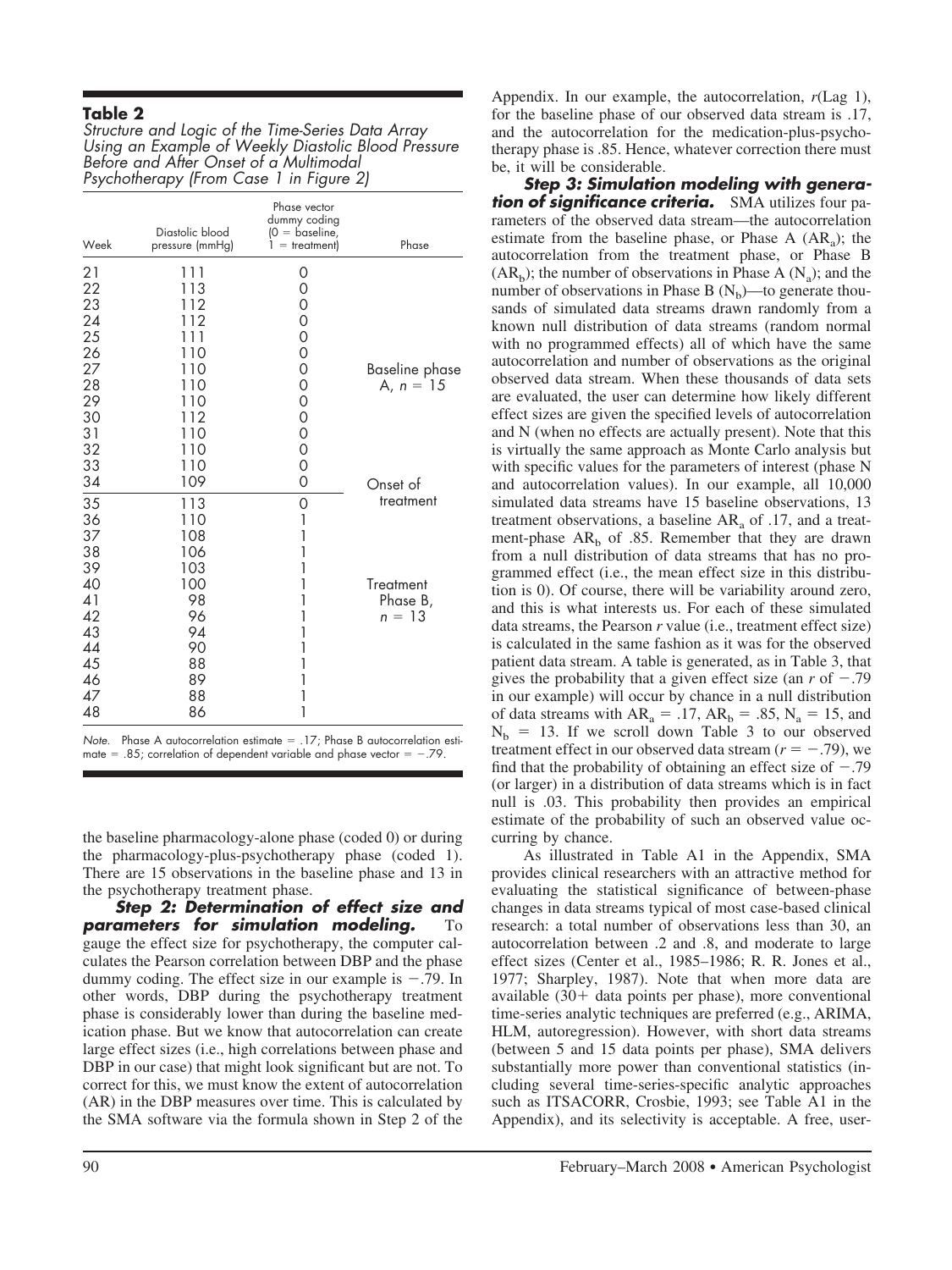#### **Table 3**

| Empirical Probability Table Generated via the Simulation Modeling Approach That Provides the User With the |
|------------------------------------------------------------------------------------------------------------|
| Probability of Discovering Various Effects (Correlations Between the Dependent Measure of Interest and the |
| Baseline/Treatment Vector) Among Random Data With Properties (N and Autocorrelation) Similar to Those of   |
| the Data in Question                                                                                       |

| .34<br>.538<br>.68<br>.117<br>.00<br>1.000<br>.35<br>.69<br>.524<br>.106<br>.01<br>.987<br>.36<br>.512<br>.70<br>.097<br>.02<br>.977<br>.37<br>.502<br>.089<br>.71<br>.03<br>.963<br>.38<br>.72<br>.492<br>.081<br>.04<br>.947<br>.73<br>.39<br>.073<br>.478<br>.05<br>.935<br>.40<br>.74<br>.064<br>.462<br>.06<br>.924<br>.75<br>.41<br>.056<br>.447<br>.07<br>.910<br>.42<br>.433<br>.76<br>.047<br>.08<br>.897<br>.43<br>.77<br>.419<br>.041<br>.09<br>.885<br>.78<br>.035<br>.44<br>.406<br>.10<br>.874<br>.45<br>.79<br>.393<br>.030<br>.11<br>.858<br>.46<br>.379<br>.80<br>.036<br>.12<br>.846<br>.47<br>.022<br>.81<br>.367<br>.13<br>.832<br>.82<br>.48<br>.350<br>.017<br>.819<br>.14<br>.49<br>.83<br>.338<br>.014<br>.15<br>.802<br>.50<br>.326<br>.011<br>.84<br>.16<br>.786<br>.51<br>.009<br>.314<br>.85<br>.17<br>.773<br>.52<br>.006<br>.303<br>.86<br>.18<br>.762<br>.53<br>.87<br>.293<br>.005<br>.19<br>.747<br>.54<br>.279<br>.88<br>.003<br>.20<br>.734<br>.55<br>.89<br>.001<br>.267<br>.21<br>.720<br>.56<br>.90<br>.001<br>.255<br>.22<br>.706<br>.57<br>.91<br>.000<br>.243<br>.23<br>.694<br>.58<br>.92<br>.000<br>.228<br>.24<br>.681<br>.59<br>.93<br>.217<br>.000<br>.25<br>.667<br>.60<br>.205<br>.94<br>.000<br>.26<br>.652<br>.95<br>.000<br>.27<br>.61<br>.196<br>.639<br>.62<br>.96<br>.000<br>.186<br>.28<br>.625<br>.63<br>.97<br>.000<br>.174<br>.29<br>.611<br>.98<br>.000<br>.64<br>.160<br>.30<br>.598<br>.65<br>.99<br>.000<br>.148<br>.31<br>.582<br>.000<br>.66<br>.138<br>1.00<br>.32<br>.570<br>.67<br>.128<br>.33<br>.555 | Absolute value of<br>Pearson $r$ ( r ) | Probability (p) of attaining<br>$ r $ given N and<br>autocorrelation | Absolute value of<br>Pearson $r( r )$ | Probability (p) of attaining<br>$ r $ given N and<br>autocorrelation | Absolute value of<br>Pearson $r( r )$ | Probability (p) of attaining<br>$ r $ given N and<br>autocorrelation |
|---------------------------------------------------------------------------------------------------------------------------------------------------------------------------------------------------------------------------------------------------------------------------------------------------------------------------------------------------------------------------------------------------------------------------------------------------------------------------------------------------------------------------------------------------------------------------------------------------------------------------------------------------------------------------------------------------------------------------------------------------------------------------------------------------------------------------------------------------------------------------------------------------------------------------------------------------------------------------------------------------------------------------------------------------------------------------------------------------------------------------------------------------------------------------------------------------------------------------------------------------------------------------------------------------------------------------------------------------------------------------------------------------------------------------------------------------------------------------------------------------------------------------------------------------------------------------|----------------------------------------|----------------------------------------------------------------------|---------------------------------------|----------------------------------------------------------------------|---------------------------------------|----------------------------------------------------------------------|
|                                                                                                                                                                                                                                                                                                                                                                                                                                                                                                                                                                                                                                                                                                                                                                                                                                                                                                                                                                                                                                                                                                                                                                                                                                                                                                                                                                                                                                                                                                                                                                           |                                        |                                                                      |                                       |                                                                      |                                       |                                                                      |
|                                                                                                                                                                                                                                                                                                                                                                                                                                                                                                                                                                                                                                                                                                                                                                                                                                                                                                                                                                                                                                                                                                                                                                                                                                                                                                                                                                                                                                                                                                                                                                           |                                        |                                                                      |                                       |                                                                      |                                       |                                                                      |
|                                                                                                                                                                                                                                                                                                                                                                                                                                                                                                                                                                                                                                                                                                                                                                                                                                                                                                                                                                                                                                                                                                                                                                                                                                                                                                                                                                                                                                                                                                                                                                           |                                        |                                                                      |                                       |                                                                      |                                       |                                                                      |
|                                                                                                                                                                                                                                                                                                                                                                                                                                                                                                                                                                                                                                                                                                                                                                                                                                                                                                                                                                                                                                                                                                                                                                                                                                                                                                                                                                                                                                                                                                                                                                           |                                        |                                                                      |                                       |                                                                      |                                       |                                                                      |
|                                                                                                                                                                                                                                                                                                                                                                                                                                                                                                                                                                                                                                                                                                                                                                                                                                                                                                                                                                                                                                                                                                                                                                                                                                                                                                                                                                                                                                                                                                                                                                           |                                        |                                                                      |                                       |                                                                      |                                       |                                                                      |
|                                                                                                                                                                                                                                                                                                                                                                                                                                                                                                                                                                                                                                                                                                                                                                                                                                                                                                                                                                                                                                                                                                                                                                                                                                                                                                                                                                                                                                                                                                                                                                           |                                        |                                                                      |                                       |                                                                      |                                       |                                                                      |
|                                                                                                                                                                                                                                                                                                                                                                                                                                                                                                                                                                                                                                                                                                                                                                                                                                                                                                                                                                                                                                                                                                                                                                                                                                                                                                                                                                                                                                                                                                                                                                           |                                        |                                                                      |                                       |                                                                      |                                       |                                                                      |
|                                                                                                                                                                                                                                                                                                                                                                                                                                                                                                                                                                                                                                                                                                                                                                                                                                                                                                                                                                                                                                                                                                                                                                                                                                                                                                                                                                                                                                                                                                                                                                           |                                        |                                                                      |                                       |                                                                      |                                       |                                                                      |
|                                                                                                                                                                                                                                                                                                                                                                                                                                                                                                                                                                                                                                                                                                                                                                                                                                                                                                                                                                                                                                                                                                                                                                                                                                                                                                                                                                                                                                                                                                                                                                           |                                        |                                                                      |                                       |                                                                      |                                       |                                                                      |
|                                                                                                                                                                                                                                                                                                                                                                                                                                                                                                                                                                                                                                                                                                                                                                                                                                                                                                                                                                                                                                                                                                                                                                                                                                                                                                                                                                                                                                                                                                                                                                           |                                        |                                                                      |                                       |                                                                      |                                       |                                                                      |
|                                                                                                                                                                                                                                                                                                                                                                                                                                                                                                                                                                                                                                                                                                                                                                                                                                                                                                                                                                                                                                                                                                                                                                                                                                                                                                                                                                                                                                                                                                                                                                           |                                        |                                                                      |                                       |                                                                      |                                       |                                                                      |
|                                                                                                                                                                                                                                                                                                                                                                                                                                                                                                                                                                                                                                                                                                                                                                                                                                                                                                                                                                                                                                                                                                                                                                                                                                                                                                                                                                                                                                                                                                                                                                           |                                        |                                                                      |                                       |                                                                      |                                       |                                                                      |
|                                                                                                                                                                                                                                                                                                                                                                                                                                                                                                                                                                                                                                                                                                                                                                                                                                                                                                                                                                                                                                                                                                                                                                                                                                                                                                                                                                                                                                                                                                                                                                           |                                        |                                                                      |                                       |                                                                      |                                       |                                                                      |
|                                                                                                                                                                                                                                                                                                                                                                                                                                                                                                                                                                                                                                                                                                                                                                                                                                                                                                                                                                                                                                                                                                                                                                                                                                                                                                                                                                                                                                                                                                                                                                           |                                        |                                                                      |                                       |                                                                      |                                       |                                                                      |
|                                                                                                                                                                                                                                                                                                                                                                                                                                                                                                                                                                                                                                                                                                                                                                                                                                                                                                                                                                                                                                                                                                                                                                                                                                                                                                                                                                                                                                                                                                                                                                           |                                        |                                                                      |                                       |                                                                      |                                       |                                                                      |
|                                                                                                                                                                                                                                                                                                                                                                                                                                                                                                                                                                                                                                                                                                                                                                                                                                                                                                                                                                                                                                                                                                                                                                                                                                                                                                                                                                                                                                                                                                                                                                           |                                        |                                                                      |                                       |                                                                      |                                       |                                                                      |
|                                                                                                                                                                                                                                                                                                                                                                                                                                                                                                                                                                                                                                                                                                                                                                                                                                                                                                                                                                                                                                                                                                                                                                                                                                                                                                                                                                                                                                                                                                                                                                           |                                        |                                                                      |                                       |                                                                      |                                       |                                                                      |
|                                                                                                                                                                                                                                                                                                                                                                                                                                                                                                                                                                                                                                                                                                                                                                                                                                                                                                                                                                                                                                                                                                                                                                                                                                                                                                                                                                                                                                                                                                                                                                           |                                        |                                                                      |                                       |                                                                      |                                       |                                                                      |
|                                                                                                                                                                                                                                                                                                                                                                                                                                                                                                                                                                                                                                                                                                                                                                                                                                                                                                                                                                                                                                                                                                                                                                                                                                                                                                                                                                                                                                                                                                                                                                           |                                        |                                                                      |                                       |                                                                      |                                       |                                                                      |
|                                                                                                                                                                                                                                                                                                                                                                                                                                                                                                                                                                                                                                                                                                                                                                                                                                                                                                                                                                                                                                                                                                                                                                                                                                                                                                                                                                                                                                                                                                                                                                           |                                        |                                                                      |                                       |                                                                      |                                       |                                                                      |
|                                                                                                                                                                                                                                                                                                                                                                                                                                                                                                                                                                                                                                                                                                                                                                                                                                                                                                                                                                                                                                                                                                                                                                                                                                                                                                                                                                                                                                                                                                                                                                           |                                        |                                                                      |                                       |                                                                      |                                       |                                                                      |
|                                                                                                                                                                                                                                                                                                                                                                                                                                                                                                                                                                                                                                                                                                                                                                                                                                                                                                                                                                                                                                                                                                                                                                                                                                                                                                                                                                                                                                                                                                                                                                           |                                        |                                                                      |                                       |                                                                      |                                       |                                                                      |
|                                                                                                                                                                                                                                                                                                                                                                                                                                                                                                                                                                                                                                                                                                                                                                                                                                                                                                                                                                                                                                                                                                                                                                                                                                                                                                                                                                                                                                                                                                                                                                           |                                        |                                                                      |                                       |                                                                      |                                       |                                                                      |
|                                                                                                                                                                                                                                                                                                                                                                                                                                                                                                                                                                                                                                                                                                                                                                                                                                                                                                                                                                                                                                                                                                                                                                                                                                                                                                                                                                                                                                                                                                                                                                           |                                        |                                                                      |                                       |                                                                      |                                       |                                                                      |
|                                                                                                                                                                                                                                                                                                                                                                                                                                                                                                                                                                                                                                                                                                                                                                                                                                                                                                                                                                                                                                                                                                                                                                                                                                                                                                                                                                                                                                                                                                                                                                           |                                        |                                                                      |                                       |                                                                      |                                       |                                                                      |
|                                                                                                                                                                                                                                                                                                                                                                                                                                                                                                                                                                                                                                                                                                                                                                                                                                                                                                                                                                                                                                                                                                                                                                                                                                                                                                                                                                                                                                                                                                                                                                           |                                        |                                                                      |                                       |                                                                      |                                       |                                                                      |
|                                                                                                                                                                                                                                                                                                                                                                                                                                                                                                                                                                                                                                                                                                                                                                                                                                                                                                                                                                                                                                                                                                                                                                                                                                                                                                                                                                                                                                                                                                                                                                           |                                        |                                                                      |                                       |                                                                      |                                       |                                                                      |
|                                                                                                                                                                                                                                                                                                                                                                                                                                                                                                                                                                                                                                                                                                                                                                                                                                                                                                                                                                                                                                                                                                                                                                                                                                                                                                                                                                                                                                                                                                                                                                           |                                        |                                                                      |                                       |                                                                      |                                       |                                                                      |
|                                                                                                                                                                                                                                                                                                                                                                                                                                                                                                                                                                                                                                                                                                                                                                                                                                                                                                                                                                                                                                                                                                                                                                                                                                                                                                                                                                                                                                                                                                                                                                           |                                        |                                                                      |                                       |                                                                      |                                       |                                                                      |
|                                                                                                                                                                                                                                                                                                                                                                                                                                                                                                                                                                                                                                                                                                                                                                                                                                                                                                                                                                                                                                                                                                                                                                                                                                                                                                                                                                                                                                                                                                                                                                           |                                        |                                                                      |                                       |                                                                      |                                       |                                                                      |
|                                                                                                                                                                                                                                                                                                                                                                                                                                                                                                                                                                                                                                                                                                                                                                                                                                                                                                                                                                                                                                                                                                                                                                                                                                                                                                                                                                                                                                                                                                                                                                           |                                        |                                                                      |                                       |                                                                      |                                       |                                                                      |
|                                                                                                                                                                                                                                                                                                                                                                                                                                                                                                                                                                                                                                                                                                                                                                                                                                                                                                                                                                                                                                                                                                                                                                                                                                                                                                                                                                                                                                                                                                                                                                           |                                        |                                                                      |                                       |                                                                      |                                       |                                                                      |
|                                                                                                                                                                                                                                                                                                                                                                                                                                                                                                                                                                                                                                                                                                                                                                                                                                                                                                                                                                                                                                                                                                                                                                                                                                                                                                                                                                                                                                                                                                                                                                           |                                        |                                                                      |                                       |                                                                      |                                       |                                                                      |
|                                                                                                                                                                                                                                                                                                                                                                                                                                                                                                                                                                                                                                                                                                                                                                                                                                                                                                                                                                                                                                                                                                                                                                                                                                                                                                                                                                                                                                                                                                                                                                           |                                        |                                                                      |                                       |                                                                      |                                       |                                                                      |
|                                                                                                                                                                                                                                                                                                                                                                                                                                                                                                                                                                                                                                                                                                                                                                                                                                                                                                                                                                                                                                                                                                                                                                                                                                                                                                                                                                                                                                                                                                                                                                           |                                        |                                                                      |                                       |                                                                      |                                       |                                                                      |

Note. Data properties: Phase A N = 15; Phase B N = 13; Phase A autocorrelation = .17; Phase B autocorrelation = .85. Correlation between actual and phase vector:  $r = -.79$ ,  $p = .030$ .

friendly stand-alone computer program has been developed to run SMA for Windows and Macintosh platforms. It can be downloaded at http://clinicalresearcher.org.

# **Conclusions**

Case-based time-series designs will not dissolve the formidable epistemological gap between practice and research, but their use can help bring the two disciplines within shouting distance of each other on a more regular basis. As with many things in life, enhanced communication pivots on compromise by both parties. For their part, practitioners must concede that replicable systematic observation is a necessary requirement of evidence; in turn, researchers must concede (indeed rediscover) that carefully conducted ideographic studies can yield empirically sound findings about therapeutic change. In some cases, the evidence can be obtained in no other way.

For some, these concessions will not be forthcoming. Still, a robust clinical science requires an ongoing productive discourse between a critical mass of researchers and practitioners. Herein lies the twofold promise of case-based time-series designs. First, their careful use enables practitioners to make contributions that are fully congruent with the evidence-driven ethos of scientific discourse. By rising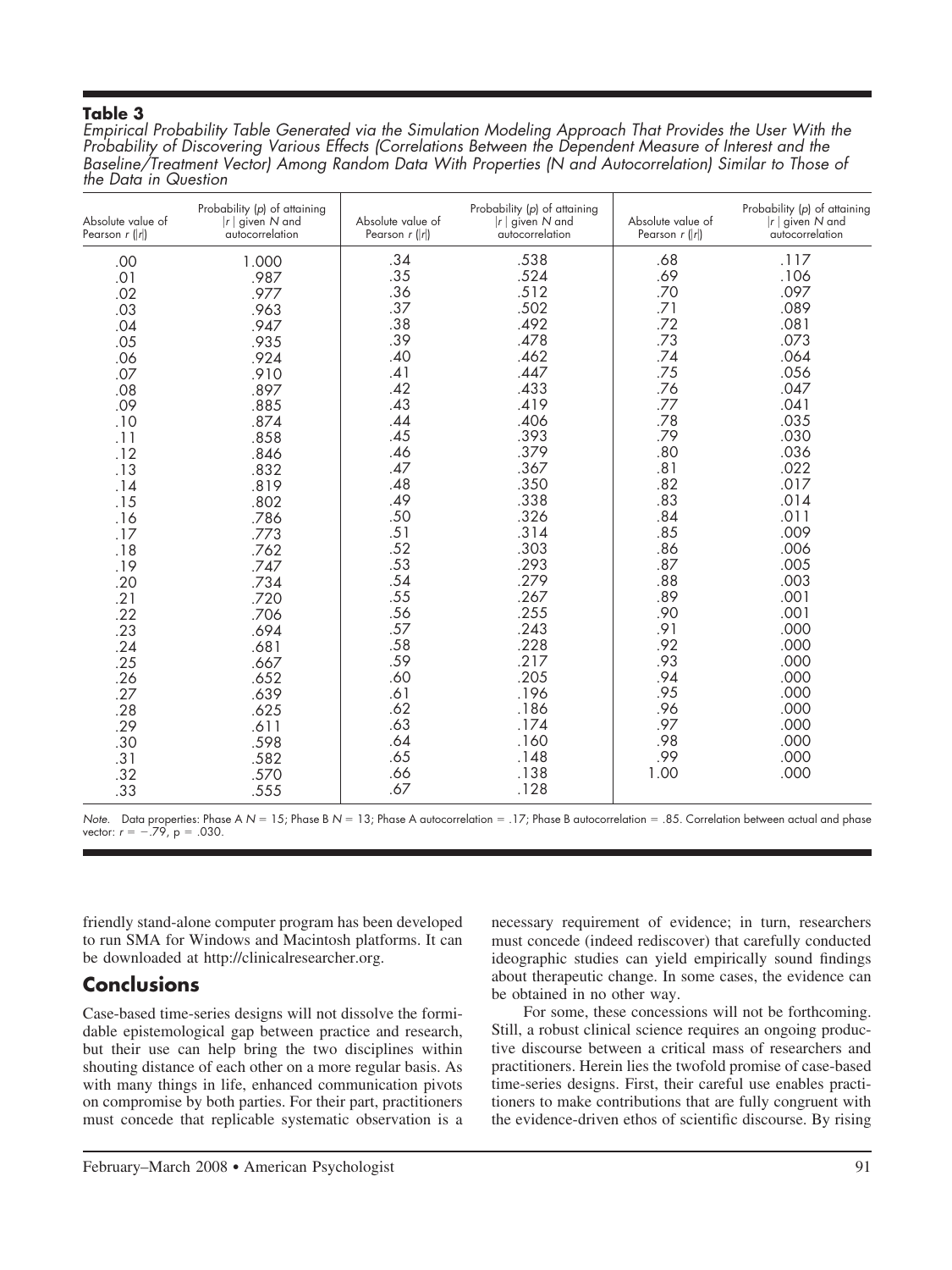above mere clinical anecdote, practitioners earn a more prominent and respected voice on matters of theory, research, policy, and training. The clinical setting can indeed become the natural laboratory envisioned by Westen and Bradley (2005) and Peterson (2004). Second, time-series designs yield findings especially pertinent to how therapeutic change unfolds, not in the aggregate, but individually. Though almost entirely neglected by contemporary investigators, single-subject research of this kind has a luminous and storied lineage in experimental and clinical psychology. By harnessing time-series designs alongside group experimental methodologies, psychologists will accelerate the progress we are making in understanding the structure and mechanism of therapeutic change.

#### **REFERENCES**

- APA Presidential Task Force on Evidence-Based Practice. (2006). Evidence-based practice in psychology. *American Psychologist, 61,* 271– 285.
- Association for Advancement of Behavior Therapy. (1977). Ethical issues for human services. *Behavior Therapy, 8,* 763–764.
- Barkham, M., Gilbert, N., Connell, J., Marshall, C., & Twigg, E. (2005). Suitability and utility of the CORE-OM and CORE-A for assessing severity of presenting problems in psychological therapy services based in primary and secondary care settings. *British Journal of Psychiatry, 186,* 239 –246.
- Barlow, D. H., & Hersen, M. (1984). *Single case experimental designs.* New York: Pergamon Press.
- Barrios, B. A. (1993). Direct observation. In T. H. Ollendick & M. Hersen (Eds.), *Handbook of child and adolescent assessment* (pp. 140-164). Boston: Allyn & Bacon.
- Bergin, A. E., & Strupp, H. H. (1970). New directions in psychotherapy research. *Journal of Abnormal Psychology, 76,* 13–26.
- Bloom, M., Fischer, J., & Orme, J. G. (2003). *Evaluating practice: Guidelines for the accountable professional* (4th ed.). Boston: Allyn & Bacon.
- Borckardt, J. J. (2001). Case study demonstrating the efficacy of a multimodal psychotherapeutic intervention for hypertension. *International Journal of Clinical and Experimental Hypnosis, 50,* 189 –201.
- Borckardt, J. J., Murphy, M. D., Nash, M. R., & Shaw, D. (2004). An empirical examination of visual analysis procedures for clinical practice evaluation. *Journal of Social Service Research, 30*(3), 55–73.
- Boulware, L. E., Daumit, G. L., Frick, K. D., Minkovitz, C. S., Lawrence, R. S., & Power, N. R. (2001). An evidence-based review of patientcentered behavioral interventions for hypertension. *American Journal of Preventive Medicine, 21,* 221–232.
- Busk, P. L., & Marascuilo, R. C. (1988). Autocorrelation in single-subject research: A counter-argument to the myth of no autocorrelation. *Behavioral Assessment, 10,* 229 –242.
- Center, B. A., Skiba, R. J., & Casey, A. (1985–1986, Winter). A methodology for the quantitative synthesis of intra-subject design research. *Journal of Special Education, 19,* 387– 400.
- Chambless, D. L., & Ollendick, T. H. (2001). Empirically supported psychological interventions: Controversies and evidence. *Annual Review of Psychology, 52,* 685–716.
- Cone, J. D., & Dalenberg, C. J. (2004). Ethics concerns in outcome assessments. In M. E. Maruish (Ed.), *The use of psychological testing for treatment planning and outcome assessment* (3rd ed., Vol. 1, pp. 335–368). Mahwah, NJ: Erlbaum.
- Crosbie, J. (1993). Interrupted time-series analysis with brief singlesubject data. *Journal of Consulting and Clinical Psychology, 61,* 966 – 974.
- DeProspero, W., & Cohen, S. (1979). Inconsistent visual analysis of intrasubject data. *Journal of Applied Behavior Analysis, 12,* 573–579.

Ebbinghaus, H. (1913). *Memory* (H. Ruyer & C. E. Bussenius, Trans.). New York: Teachers College, Columbia University.

Ebrahim, S., & Smith, G. D. (1998). Lowering blood pressure: A system-

atic review of sustained effects of nonpharmacological interventions. *Journal of Public Health and Medicine, 20,* 441– 448.

- Eisenberg, D. M., Delbanco, T. L., Berkey, C. S., Kaptchuk, T. J., Kupelnick, B., Kuhl, J. & Chalmers, T. C. (1993). Cognitive behavioral techniques for hypertension: Are they effective? *Annals of Behavioral Medicine, 118,* 964 –972.
- Evans, C., Margison, F., & Barkham, M. (1998). The contributions of reliable and clinically significant change methods to evidence-based mental health. *Evidence-Based Mental Health, 1,* 70 –72.
- Fechner, G. T. (1889). *Elemente der Psychophysik* [Elements of psychophysics]. Leipzig, Germany: Breitkopf & Hartel.
- Franklin, R. D., Allison, D. B., & Gorman, B. S. (1996). *Design and analysis of single-case research.* Mahwah, NJ: Erlbaum.
- Furlong, M. J., & Wampold, B. E. (1982). Intervention effects and relative variation as dimensions on experts' use of visual inference. *Journal of Applied Behavior Analysis, 15,* 415– 421.
- Gottman, J. M., & Ringland, J. T. (1981). The analysis of dominance and bidirectionality in social development. *Child Development, 52,* 393– 412.
- Hayes, S. C. (1981). Single case experimental design and empirical clinical practice. *Journal of Consulting and Clinical Psychology, 49,* 193–211.
- Haynes, S. N., & O'Brien, W. H. (2000). *Principles and practice of behavioral assessment.* New York: Kluwer Academic/Plenum.
- Hibbs, D. A. (1974). Problems of statistical estimation and causal inference in time-series regression models. In H. L. Costner (Ed.), *Sociological methodology, 1973–74* (pp. 252–307). San Francisco: Jossey-Bass.
- Hopko, D. R., Lejuez, C. W., Ruggiero, K. J., & Eiffert, G. H. (2003). Contemporary behavioral activation treatments for depression: Proce-
- dures, principles, progress. *Clinical Psychology Review, 23,* 699 –717. Huitema, B. E. (1985). Autocorrelation in applied behavior analysis: A myth. *Behavioral Assessment, 7,* 107–118.
- Huitema, B. E., & McKean, J. W. (1998). Irrelevant autocorrelation in least-squares intervention models. *Psychological Methods, 3,* 104 –116.
- Jacob, R. G., Chesney, M. A., Williams, D. M., Ding, Y., & Shapiro, A. P. (1991). Relaxation therapy for hypertension: Design effects and treatment. *Annals of Behavioral Medicine, 13,* 5–17.
- Jacobson, N. S., & Christensen, A. (1996). Studying the effectiveness of psychotherapy: How well can clinical trials do the job? *American Psychologist, 51,* 1031–1039.
- Jacobson, N. S., Roberts, L. J., Berns, S. B., & McGlinchey, J. B. (1999). Methods for defining and determining the clinical significance of treatment effects: Description, application, and alternative. *Journal of Consulting and Clinical Psychology, 67,* 300 –307.
- Jacobson, N. S., & Truax, P. (1991). Clinical significance: A statistical approach to defining meaningful change in psychotherapy research. *Journal of Consulting and Clinical Psychology, 59,* 12–19.
- Jones, E. E., Ghannam, J., Nigg, J. T., & Dyer, J. P. (1993). A paradigm for single-case research: The time series study of a long-term psychotherapy for depression. *Journal of Consulting and Clinical Psychology, 61,* 381–394.
- Jones, R. R., Vaught, R. S., & Weinrott, M. R. (1977). Time-series analysis in operant research. *Journal of Applied Behavior Analysis, 10,* 151–166.
- Jones, R. R., Weinrott, M. R., & Vaught, R. S. (1978). Effects of serial dependency on the agreement between visual and statistical inference. *Journal of Applied Behavior Analysis, 11,* 277–283.
- Kazdin, A. E. (1982). *Single-case research designs: Methods for clinical and applied settings.* New York: Oxford University Press.
- Kazdin, A. E. (1992). *Research design in clinical psychology* (2nd ed.). Boston: Allyn & Bacon.
- Killeen, P. R. (2001). The four causes of behavior. *Current Directions in Psychological Science, 10,* 136 –140.
- Killeen, P. R., & Nash, M. R. (2003). The four causes of hypnosis. *International Journal of Clinical and Experimental Hypnosis, 51,* 195– 231.
- Kohler, W. (1925). *The mentality of apes.* New York: Harcourt.
- Kotkin, M., Daviet, C., & Gurin, J. (1996). The *Consumer Reports* mental health survey. *American Psychologist, 51,* 1080 –1082.
- Lambert, M. J. (2005). Emerging methods for providing clinicians with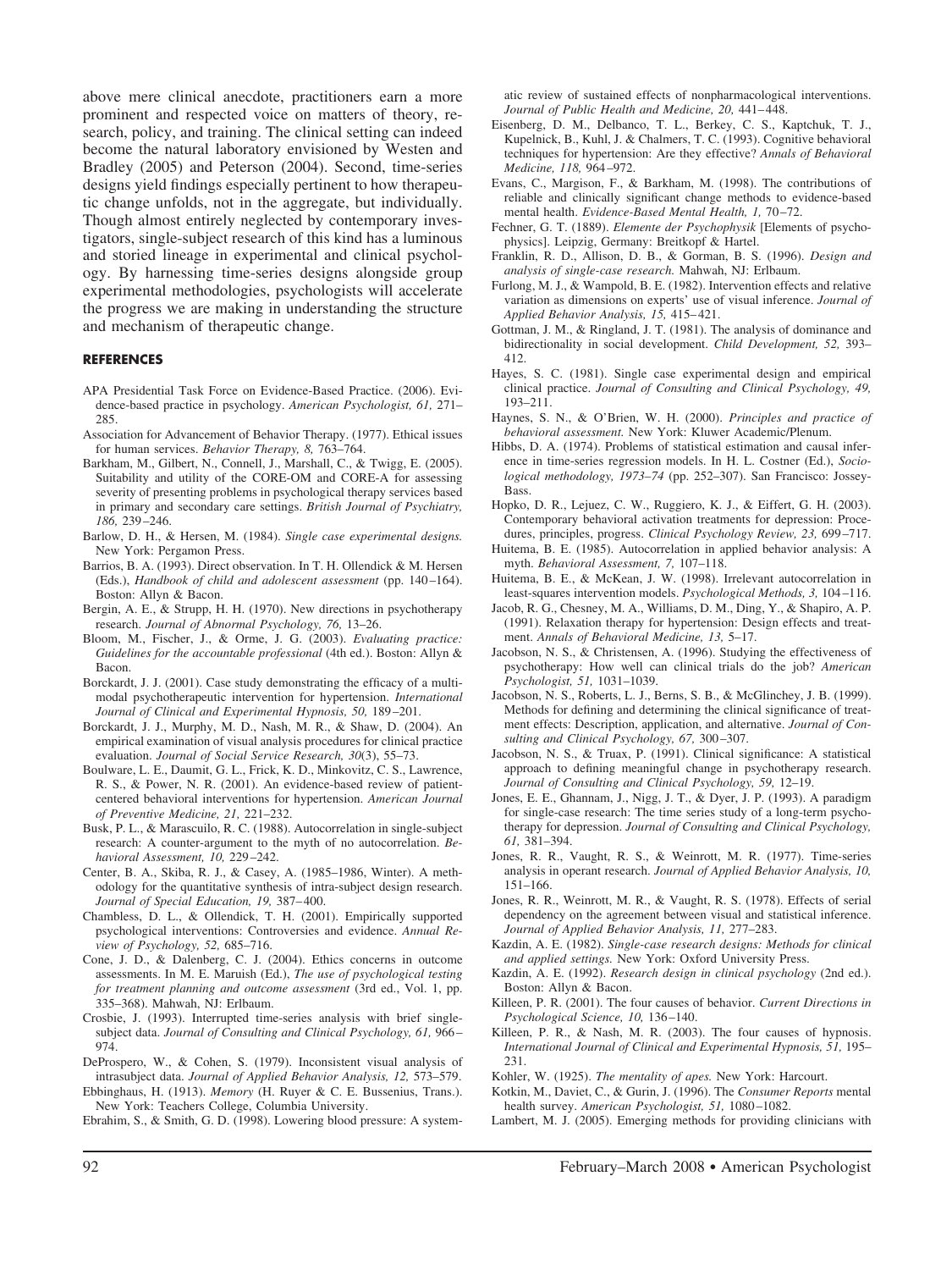timely feedback on treatment effectiveness: An introduction. *Journal of Clinical Psychology, 61,* 141–144.

- Lambert, M. J., Gregersen, A. T., & Burlingame, G. M. (2004). The Outcome Questionnaire-45. In M. E. Maruish (Ed.), *The use of psychological testing for treatment planning and outcome assessment* (3rd ed., pp. 191–234). Mahwah, NJ: Erlbaum.
- Lambert, M. J., Hansen, N. B., & Finch, A. E. (2001). Patient-focused research: Using patient outcome data to enhance treatment effects. *Journal of Consulting and Clinical Psychology, 69,* 159 –172.
- Lambert, M. J., Hansen, N. B., Umphress, V., Lunnen, K., Okiishi, J., Burlingame, G. M., et al. (1996). *Administration and scoring manual for the OQ-45.* Stevenson, MD: Professional Credentialing Services.
- Lambert, M. J., Whipple, J. L., Bishop, M. J., Vermeersch, D. A., Gray, G. V., & Finch, A. E. (2002). Comparison of empirically-derived and rationally-derived methods for identifying patients at risk for treatment failure. *Clinical Psychology and Psychotherapy, 9,* 149 –164.
- Levy, R. L., & Olson, D. G. (1979). The single subject methodology in clinical practice: An overview. *Journal of Social Service Research, 3,*  $25 - 49.$
- Maruish, M. E. (2004). *The use of psychological testing for treatment planning and outcomes assessment.* Mahwah, NJ: Erlbaum.
- Matyas, T. A., & Greenwood, K. M. (1990). Visual analysis of single-case time series: Effects of variability, serial dependence, and magnitude of intervention of effects. *Journal of Applied Behavior Analysis, 23,* 213–224.
- McGrady, A. (1996). Good news—Bad press: Applied psychophysiology in cardiovascular disorders. *Biofeedback and Self-Regulation, 21,* 335– 346.
- Michael, J. (1974). Statistical inference for individual organism research: Mixed blessing or curse? *Journal of Applied Behavior Analysis, 7,*  $647 - 653$ .
- Morgan, D. L., & Morgan, R. K. (2001). Single-participant research design: Bringing science to managed care. *American Psychologist, 56,* 119 –127.
- Morrison, K. H., Bradley, R., & Westen, D. (2003). The external validity of controlled clinical trials of psychotherapy for depression and anxiety: A naturalistic study. *Psychology & Psychotherapy: Theory, Research & Practice, 76(2*), 109 –132.
- Nash, M. R. (2005). *Practice–Research Integrative Project.* Unpublished manuscript, University of Tennessee, Knoxville.
- Nathan, P. E., Stuart, S. P., & Dolan, S. L. (2000). Research on psycho-

therapy efficacy and effectiveness: Between Scylla and Charybdis? *Psychological Bulletin, 126,* 964 –981.

- Ottenbacher, K. J. (1993). Interrater agreement of visual analysis in single-subject decisions: Quantitative review and analysis. *American Journal of Mental Retardation, 98,* 135–142.
- Pavlov, I. P. (1927). *Conditioned reflexes: An investigation of the physiological activity of the cerebral cortex* (G. V. Anrep, Trans.). New York: Oxford University Press.
- Peterson, D. R. (2004). Science, scientism, and professional responsibility. *Clinical Psychology: Science and Practice, 11,* 196 –210.
- Price, P. B., & Jones, E. E. (1998). Examining the alliance using the psychotherapy process Q-set. *Psychotherapy, 35,* 392– 404.
- Robey, R. R., Schultz, M. C., Crawford, A. B., & Sinner, C. A. (1999). Single-subject clinical-outcome research: Designs, data, effect sizes, and analyses. *Aphasiology, 13,* 445– 473.
- Sharpley, C. F. (1987). Time-series analysis of behavioural data: An update. *Behaviour Change*, 4, 40-45.
- Sharpley, C. F., & Alavosius, M. P. (1988). Autocorrelation in behavioral data: An alternative perspective. *Behavioral Assessment, 10,* 243–251.
- Skinner, B. F. (1938). *The behavior of organisms.* New York: Appleton-Century-Crofts.
- Strupp, H. H. (1996). The tripartite model of the *Consumer Reports* study. *American Psychologist, 51,* 1017–1024.
- Suen, H. K. (1987). On the epistemology of autocorrelation in applied behavior analysis. *Behavioral Assessment, 9,* 113–124.
- VandenBos, G. R. (1996). Outcome assessment of psychotherapy. *American Psychologist, 51,* 1005–1006.
- Watson, J. B. (1925). *Behaviorism.* New York: Norton.
- Westen, D., & Bradley, R. (2005). Empirically supported complexity. *Current Directions in Psychological Science, 14,* 266 –271.
- Westen, D., & Morrison, K. (2001). A multidimensional meta-analysis of treatments for depression, panic, and generalized anxiety disorder: An empirical examination of the status of empirically supported therapies. *Journal of Consulting and Clinical Psychology, 69,* 875– 899.
- Westen, D., Novotny, C. M., & Thompson-Brenner, H. K. (2004). The empirical status of empirically supported psychotherapies: Assumptions, findings, and reporting in controlled clinical trials. *Psychological Bulletin, 130,* 631– 663.
- Wilcox, R. R. (2001). *Fundamentals of modern statistical methods: Substantially improving power and accuracy.* New York: Springer-Verlag.

(*Appendix follows*)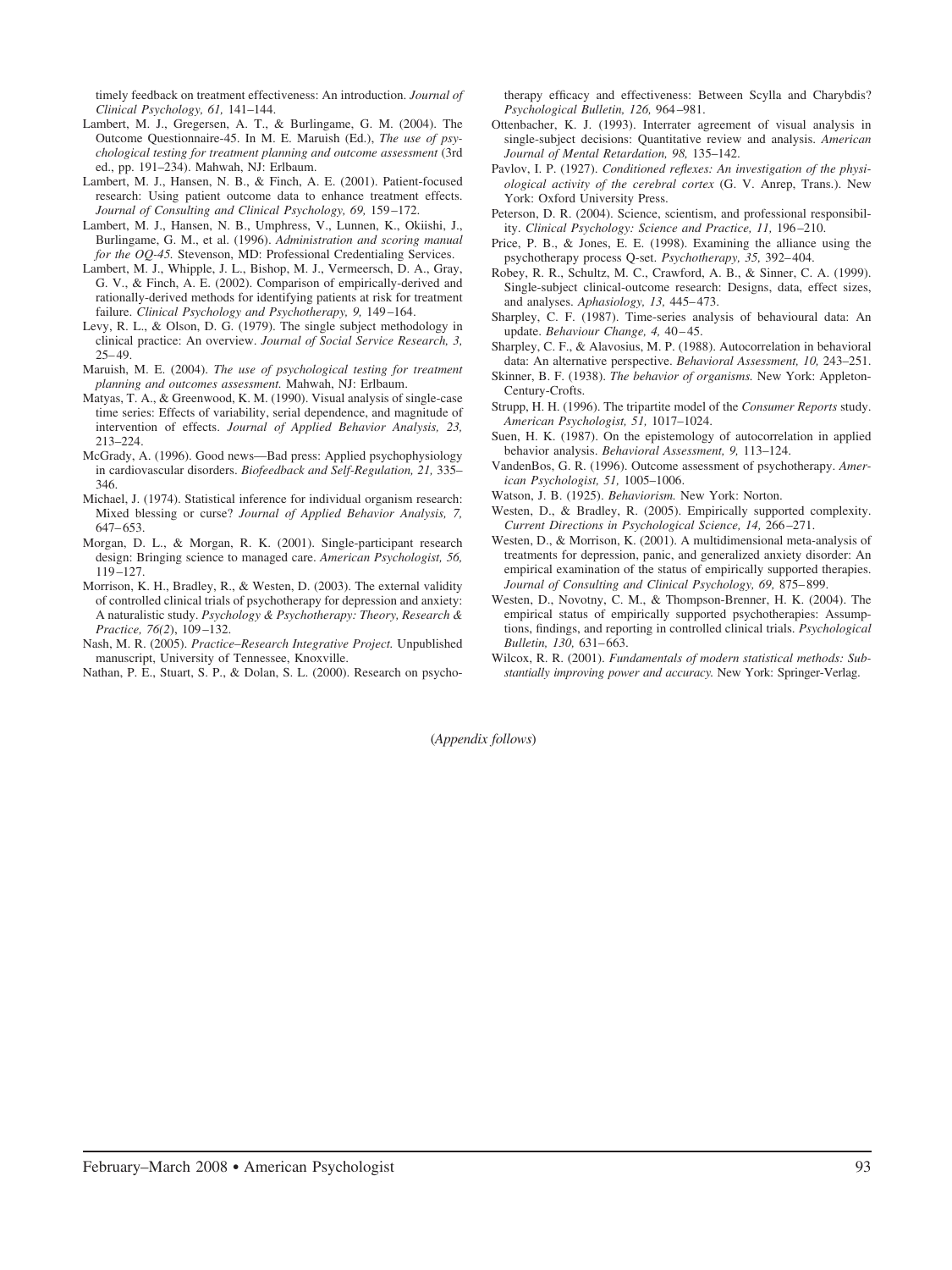# **Appendix Simulation Modeling Analysis for Brief Time-Series Data Streams**

Numerous statistical approaches have been proposed to handle short streams of time-series data, but they fall short of providing users with reasonable power and good Type I error control in the face of autocorrelation (for a review, see Robey et al., 1999). One of these is ITSACORR (interrupted time-series analysis procedure), which attempts to analyze short time-series data streams (Crosbie, 1993) but is somewhat overly stringent with respect to Type I error control and has unacceptable power with shorter data streams. Table A1 compares Type I error rates and power across data streams of varying lengths and autocorrelation for simulation modeling analysis (SMA) and ITSACORR.

# **Simulation Modeling Explained With an Example**

The following example demonstrates an application of the simulation modeling approach. The hypothetical dependent variable (DV) is anxiety ratings from a single patient over time:

13.1, 15.4, 11.0, 18.0, 21.0, 18.7, 13.1, 13.2, 8.0, 9.0, 3.0, 7.0, 11.0, 9.0

The independent variable (IV; phase vector) represents the baseline (0) and the onset of the intervention (1):

0, 0, 0, 0, 0, 0, 0, 1, 1, 1, 1, 1, 1, 1

#### **Table A1**

Empirical Type I Error Rates and Power of Simulation Modeling Analysis (SMA) for Time-Series and ITSACORR (Crosbie, 1993)

|                           | $N = 10(5, 5)$                       |                                      | $N = 20$ (10, 10)                    |                                      | $N = 30(15, 15)$                     |                                      |
|---------------------------|--------------------------------------|--------------------------------------|--------------------------------------|--------------------------------------|--------------------------------------|--------------------------------------|
| AR                        | <b>ITSACORR</b>                      | <b>SMA</b>                           | <b>ITSACORR</b>                      | <b>SMA</b>                           | <b>ITSACORR</b>                      | <b>SMA</b>                           |
|                           |                                      |                                      | Type I error                         |                                      |                                      |                                      |
| 0<br>.2<br>.4<br>.6<br>.8 | 0.02<br>0.02<br>0.02<br>0.03<br>0.03 | 0.00<br>0.01<br>0.01<br>0.01<br>0.01 | 0.01<br>0.01<br>0.01<br>0.01<br>0.02 | 0.06<br>0.05<br>0.05<br>0.05<br>0.05 | 0.02<br>0.01<br>0.01<br>0.00<br>0.01 | 0.06<br>0.07<br>0.06<br>0.06<br>0.05 |
|                           |                                      |                                      | Power (effect $= 5$ )                |                                      |                                      |                                      |
| 0<br>.2<br>.4<br>.6<br>.8 | 0.38<br>0.43<br>0.51<br>0.57<br>0.59 | 0.99<br>0.99<br>0.99<br>0.97<br>0.95 | 0.66<br>0.65<br>0.77<br>0.93<br>0.99 | 1.00<br>1.00<br>0.99<br>0.99<br>0.92 | 0.87<br>0.81<br>0.84<br>0.97<br>1.00 | 1.00<br>1.00<br>1.00<br>0.99<br>0.90 |

Note. Both approaches offer good Type I error control in the face of autocorrelation (AR) and with very short data streams (although ideal Type I error rates should be between .025 and .075). However, SMA offers superior power to ITSACORR. Power estimates are based on the smallest effect size reported by Crosbie (1993), although SMA offers adequate power ( $>$  .80) with effects as small as 2 to 3 (not shown). ITSACORR = interrupted time-series analysis procedure.

#### **Step 1**

Calculate the correlation (Pearson *r* is used for this example) between the DV and the phase vector:  $r_{original} = -.75$ .

### **Step 2**

Calculate the autocorrelation (*AR*; Lag 1 for this example) estimate of the DV:  $AR = .69$ .

$$
AR = \frac{\frac{1}{(n-k)} \sum_{i=1}^{n-1} (x_i - \bar{x})(x_{i+1} - \bar{x})}{\frac{1}{n} \sum_{i=1}^{n} (x_i - \bar{x})^2}
$$

.

where  $n =$  number of data points  $= 14$ , and  $k =$  lag  $= 1$ .

#### **Step 3**

Generate a null autocorrelated distribution one data stream at a time and compare the correlation between each null autocorrelated data stream and the phase vector  $(r<sub>s</sub>;$  where  $s = 1$  to the number of simulation data streams to be generated—10,000 in this example) with  $r_{original}$ . Each data stream (14 data points each for this example) is generated using the formula below:

$$
y_i = \alpha + \varepsilon_i
$$

where  $\varepsilon_i = \rho \varepsilon_{i-1}$  + normal random error N(0, 1);  $\rho$  = programmed autocorrelation = .69;  $\alpha$  = programmed intercept change  $= 0$ ; and  $i = 1$  to 14.

Each resulting data stream is correlated with the original phase vector, and the absolute value of this correlation coefficient  $(r<sub>s</sub>)$  is compared with the absolute value of *r*original.

An example null autocorrelated data stream generated with the formula above might look like the following:

0.3312764, 0.2024504, 0.3337031, 0.9529499,  $-0.6504073$ , 0.3862382,  $0.3212215$ ,  $0.3212215$ ,  $-0.714993$ ,  $-1.421806$ ,  $-1.147819$ ,  $-0.7311038, 0.9587694, 1.613709.$ 

The correlation between this data stream and the phase vector is  $r_1 = -.26$ .

 $|-.26| < |-.75|$ : so this is counted as a "miss."

This process is repeated with a new null autocorrelated data stream:

1.333145, 1.137773, 0.1980224, 0.3734288, 0.8907856, 0.7776737,  $-0.229401, -0.229401, -1.103827, 0.2006088, -1.16338, -1.006609,$  $-0.7803311, -1.867005.$ 

The correlation between this data stream and the phase vector is  $r_2 = -.79$ .

 $|-.79| > |-.75|$ : so this is counted as a "hit."